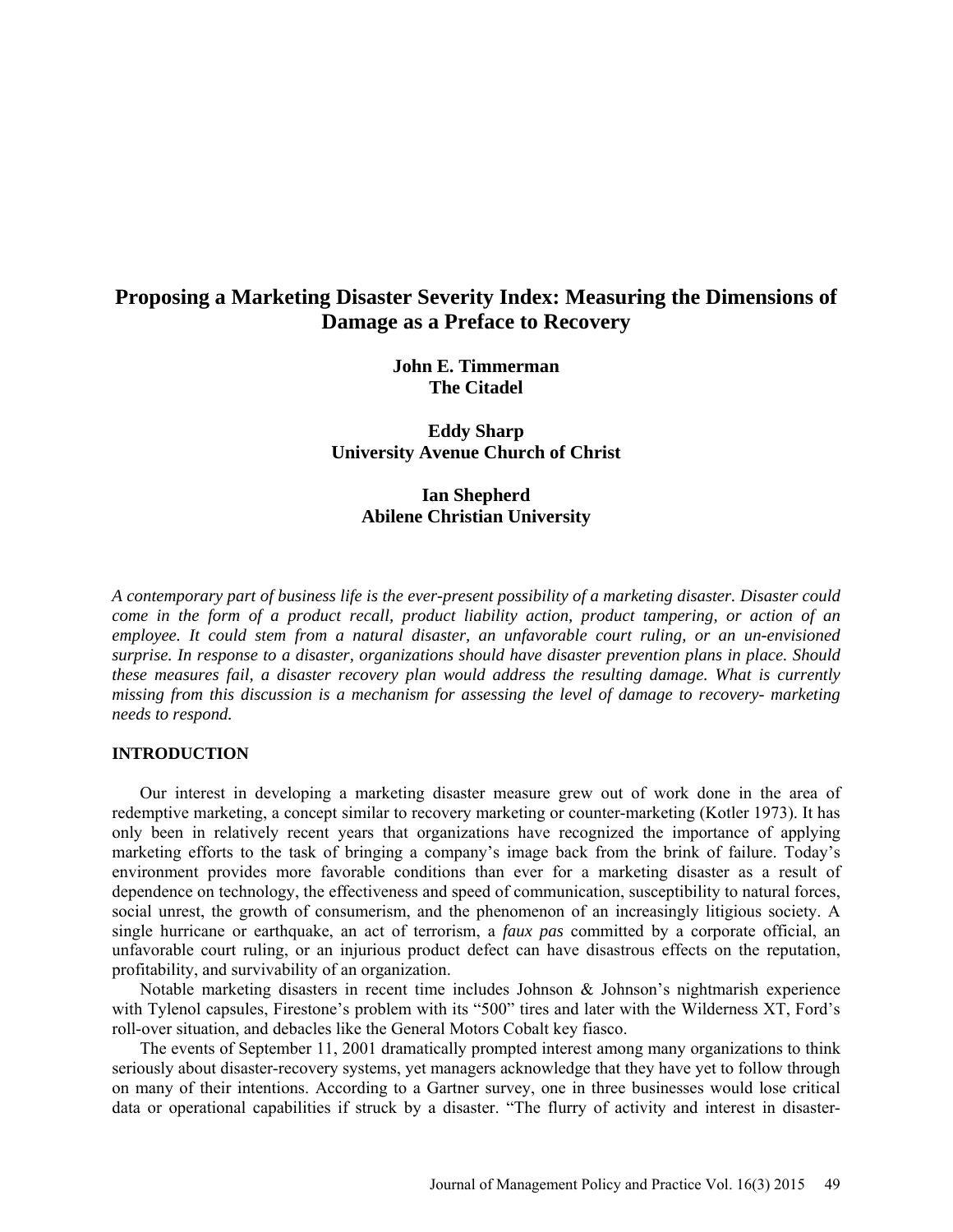recovery services didn't translate into a lot of people necessarily doing anything about it," says David Palermo, vice president of marketing for SunGuard Availability Services, a company with a big stake in the business continuity market (Conner 2003).

It is important to make a distinction between assessing the threat of a disastrous occurrence, and measuring the effect once the disaster has commenced or concluded. This effort is directed primarily toward the latter, though it is not without implications for the former.

Disaster management, when planning for any type of disaster, tends to focus on four areas which include:

- 1. Mitigation activities taken prior to an event that will lessen the probability or effect of the incident.
- 2. Preparedness efforts taken to enhance the response capabilities of an organization in order to handle the resulting problems.
- 3. Response the activities that occur during an event to improve the outcome through a welldeveloped plan that will activate needed resources within the disaster response system.
- 4. Recovery includes the short and long-term measures to bring the system back to normal operation (Mothershead 2003).

Even though the focus of a lot of attention today is on the recovery phase, we contend that to correctly specify the form that recovery actions should take, the response stage is missing an ingredient: evaluation of the problem. Every organization, as part of its contingency planning, needs a mechanism for evaluating the severity of a disaster in order to match the response to the problem. With the current hazards that face any business, as well as the potential for disasters of any number of descriptions that have struck businesses in recent years, it is startling to discover the dearth of literature addressing assessment of business harm. Ideally, a device for scoring harmful effects -- a severity index -- should exist and should guide the degree and scope of response to a marketing disaster.

Much has been written about the need for recovery programs (e.g., Conner 2003, [http://www.networkworld.com/article/2336421/lan-wan/disaster-recovery-plans-still-need-work.html,](http://www.networkworld.com/article/2336421/lan-wan/disaster-recovery-plans-still-need-work.html)  Kessler 2001, [http://usatoday30.usatoday.com/money/tech/2001-10-02-recovery-plans.htm,](http://usatoday30.usatoday.com/money/tech/2001-10-02-recovery-plans.htm) D'Souza 2003, [http://www.psychotactics.com/internet-marketing/how-to-turn-an-internet-marketing-email](http://www.psychotactics.com/internet-marketing/how-to-turn-an-internet-marketing-email-marketing-disaster-into-profit/)[marketing-disaster-into-profit/.](http://www.psychotactics.com/internet-marketing/how-to-turn-an-internet-marketing-email-marketing-disaster-into-profit/).. ), but little has appeared in the marketing literature concerning the need for a relevant, sensitive measure of harm to an organization's marketing effort. Failure to have a mechanism in place to measure the extent of, or potential for, damage, leaves an organization without a gauge to direct proper response. The danger of this gap is that, without a severity index, the organization may easily over-respond, wasting valuable resources and diluting the potency of these measure in the future, or under-respond, leaving the organization vulnerable to further damage. Damage in this context refers to harm to the organization's image, reputation, market, positioning efforts, or competitiveness.

### **NEED FOR CLASSIFICATION**

The classification of phenomena is basic to all intellectual and pragmatic endeavors. It helps to define the boundaries of a subject and facilitates scrutiny, comparison, and modeling. In the marketing context envisioned here, the problem concerns the conceptualization of different kinds of disasters, different victims, and their inter-relationships. This conceptualization and classification can help bring together the appropriate personnel, resources, and measures to meet the organizational needs generated by exposure to the effects of disaster. Beyond this, empirical classification helps move an organization past shame or other emotional reactions to unfortunate circumstances and on to more productive responses.

While the profession has some handle on modes of recovery from a marketing disaster, we do not have a measure that provides a gauge of the severity of the calamity and in turn permits a measured, appropriate response. This need has led to a review of disaster literature in hopes of finding clues to how this "severity index" should function. What is certain is that classification is necessary if comparisons are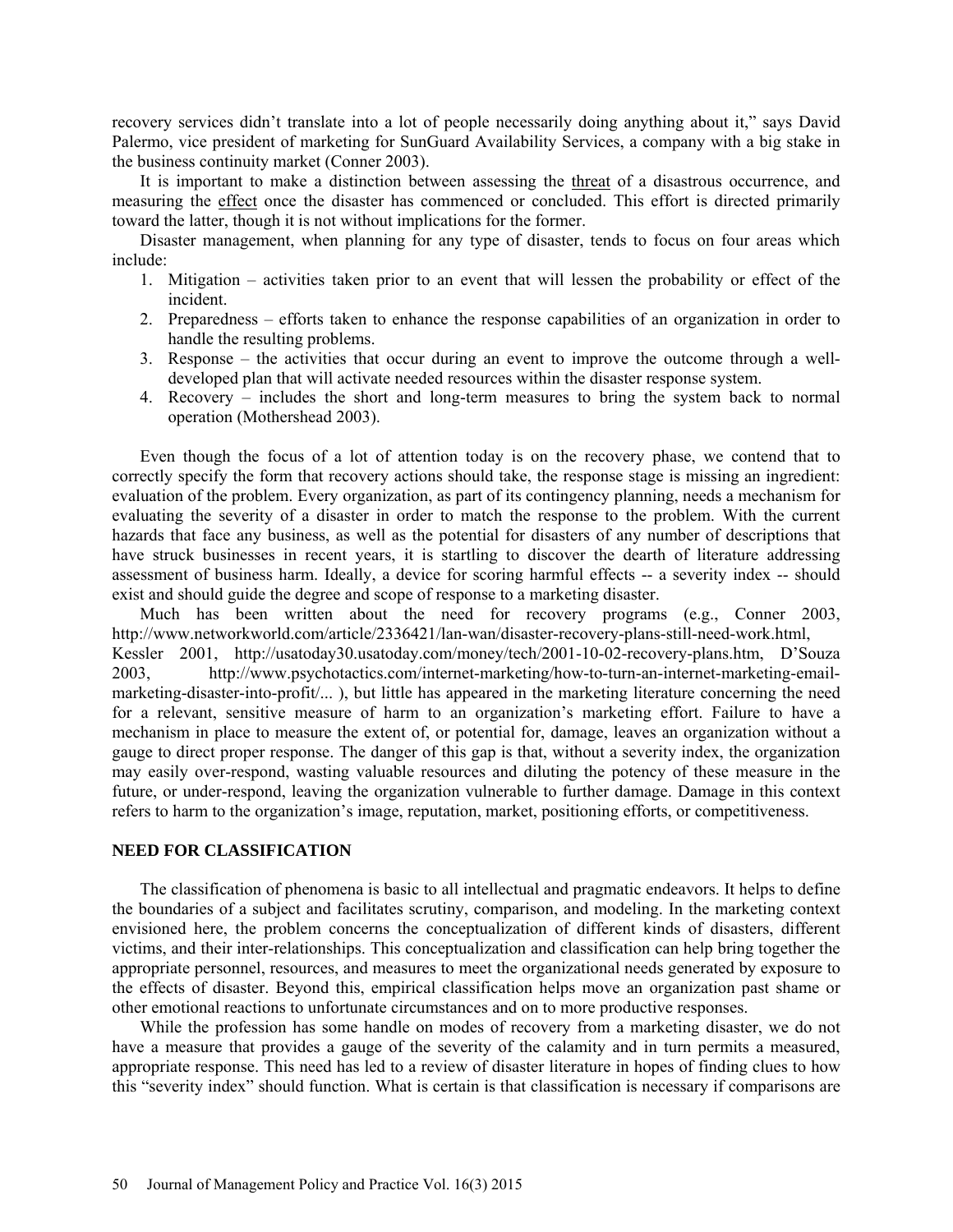to be made between different kinds of victims and the different kinds of intervention intended to help them.

### **GENERAL DISASTER TERMINOLOGY**

In the  $16<sup>th</sup>$  century, the astrological attribution for the occurrence of major calamitous events found society looking to the heavens for an explanation. This astrological attribution led directly to the construction of the word – 'dis-a-star', i.e. disaster, a person or community without the protection of a guiding star or religion (NSOD 1993). That is to say that one is experiencing disaster when their source of help is removed.

Later mankind began to seek causative explanations for disasters other than those that were metaphysical and superstitious. This quest led to the broadening of the concept of disasters to include the deliberate as well as the accidental effects of technological development. The implication was that mankind had sometimes to shoulder responsibility for having brought about tragedy by incompetence, ignorance, and negligence, rather than indirectly by moral turpitude, as was thought before. Such was the case when the side effects of early industrialization included dam bursts, factory explosions, fires, mining tragedies, and various transport accidents (Hoehling 1973, Perkes 1976, Kingston and Lambert 1980). The fallout of later technological development included the pollution of the land, sea, and air by radioactive and toxic waste.

One of the difficulties in achieving precise nomenclature for disaster preparedness and response is that the very word "disaster" means different things to different people. There is a tendency to have a single "disaster" plan and to provide the same "disaster" response regardless of the particular circumstances. Most authorities in the area of disaster response agree that, when describing an event, the most important consideration is the functional impact of the affected domain (Koenig et al. 2002, de Boer 1990, Dinerman 1990, Koenig 1994, Schultz et al. 1996). Therefore a nomenclature for describing "disasters" should focus on the effects on the organization and society. It is important that a universal vocabulary be in place so preparedness, assessment, and response will be in harmony.

A variety of approaches have been employed in attempting to describe disasters. For example, a geographic basis for characterization is sometimes used. Geographically a disaster could either arise "internally" or "externally." Or sometimes the breadth of the impact of the disaster is local, regional, national, or international. However, the specific location of an event is usually only an important issue in understanding how to address the problem insofar as it reveals evidence of impact. A class 4 tornado touching down in uninhabited prairie is quite a different event from the same class funnel cloud dropping into a densely populated metropolitan corridor.

Another traditional descriptor is whether the disaster is "natural" or "man-made." Some regard this as an inefficient and unnecessary conceptual scheme, since it is of no consequence to the community being affected. Whether operations are disrupted from natural or man-made causes may have little impact. It is the effect on the system that is relevant, rather than what caused the problem. However, an analysis of *neglect* issues would weigh *natura*l and *man-made* differently.

Currently, there is no uniformly accepted terminology for disasters, even in the medical or other disaster response, communities. De Boer (1990) recognized the problem of the lack of a meaningful definition for the word "disaster" in the medical field and proposed a "severity index." This index is a product of the casualty load and the severity of the incident and is compared with the available total capacity of services to deal with the resulting problems. The question becomes one of the severity of the disaster relative to the community's ability to cope.

The situation is worse in the arena of marketing where, arguably, the need for a severity index is just as pressing. Asking a group of managers to define "disaster" would likely result in a confusion of explanations. A common, precise terminology is important because markedly distinct responses are required for each type event. Clear, concise language is critical not only for preparation, but also for requesting appropriate levels of assistance under conditions of severe disruption of services.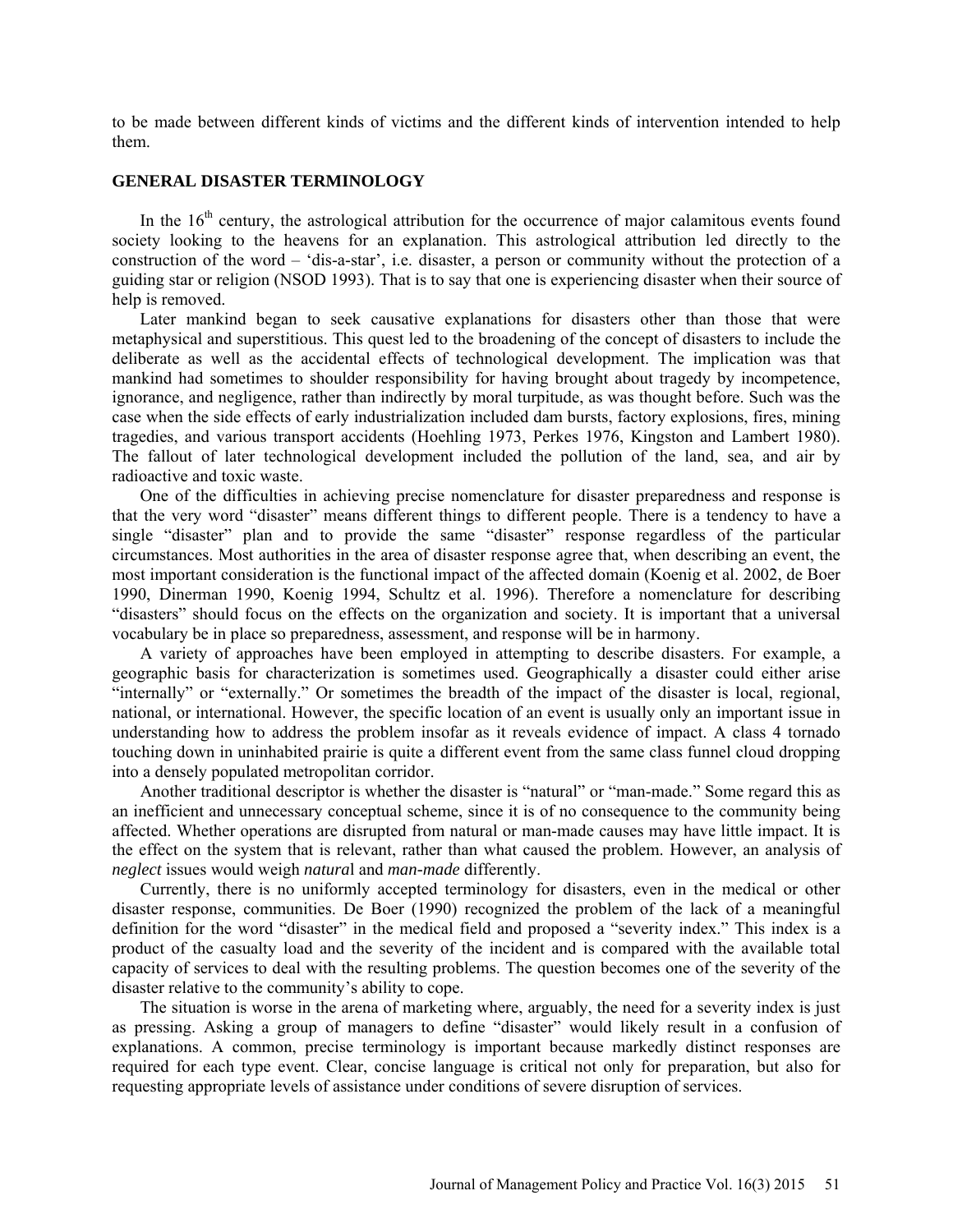With a common, concise nomenclature, managers can be educated to communicate clearly. Then responders can assess the degree of destruction, improvise on a set framework, and communicate more effectively. The plea for help can be modified so that the specific resources requested will lead to the most effective and efficient response.

In thinking through the lists of possible kinds of disaster, it becomes clear that what an organization considers a disaster depends upon its ability to cope with the phenomenon. A crisis that might be devastating to one organization can be quickly and harmlessly absorbed and addressed by another. In fact, it is critical to distinguish between three terms that tend to become confused: *crisis*, *catastroph*e, and *disaster*. A crisis is a point at which a decision could lead to disaster. It occurs when an organization cannot see a solution for a problem, which if not solved, could turn disastrous. In other words, not all crises turn into disaster, only those that are not handled in a way that releases the tension of the situation gently (Kutz 2000).

Catastrophes are short-lived changes that bring about disaster when the organization is not paying attention, or has not sufficiently prepared, as opposed to disasters that have enduring aftermaths. It is only when the organization fails to perceive that conditions for catastrophe are good, and does not take proper precautions, that disaster can befall (Kutz 2000). There are a number of mathematical treatments of Catastrophe Theory that spin off of Rene Thom's work in the late 1960s which can be used to get a good idea of how fundamentally *catastrophe* and *disaste*r differ.

Therefore a "disaster" is *any event that occurs unexpectedly with destructive consequences.* Generally speaking, disasters can be put into three main categories: natural disasters (e.g., flooding, hurricanes, blizzards, storms, landslides, etc.), technical disasters (e.g., power outages, breakdown of computer networks, gas leaks, communication failure, cooling/heating/ventilation system failure, etc.), and human disasters (e.g., theft and criminal damage, neglect, sickness/death, war/terrorism, a strike, etc.). Marketing disasters frequently fall under the heading of *human*, but certainly marketing disasters may grow from *natural* or *technical* origins. This complexity calls for a guide to definition and usage.

# **MARKETING DISASTER TERMINOLOGY**

We are defining marketing as *any activity that facilitates exchange*, therefore it embraces the activities of selling, advertising, public relations, distribution, pricing, product image, competitiveness, and the such like. In a marketing context, when we talk about readying for disasters, what exactly is it that we are supposed to be prepared for? Several hallmarks of a marketing disaster are: (1) a disturbance which profoundly affects the life of the organization, (2) an event which cannot be accommodated by everyday coping mechanisms (standard operating procedure), (3) a change which exceeds expected extremes, or (4) a sudden explosive loss of convergence between processes which had seemed wellconverged.

Described thus, a disaster could be the result of either a horrific natural destruction, like an earthquake, which had a significant disruptive influence on the organization or the death of a senior officer off whom the organization cued. The disaster caused by the earthquake could be of two sorts: (1) the devastating effects caused by the physical damage it caused that directly affected the organization (Toyota parts supply disruption) and (2) the residual effects of the storm as when an insurance company is materially affected because much of the damage brought by the hurricane was insured by this one company.

Therefore, a marketing disaster could be defined as *a condition of devastating consequence to an organization's marketing posture brought about by a poor decision, lack of preparedness, or an event*  which had a marketing impact beyond the organization's ability to cope. A marketing disaster could involve irreparable damage to an organization's reputation, significant tainting of a brand, loss of trust, a sudden catastrophic erosion of its client base, an abrupt, devastating downturn in the economy, an unfavorable and overwhelming lawsuit, or a sweepingly effective move on the part of competition that wins them incontestable and sustainable advantage.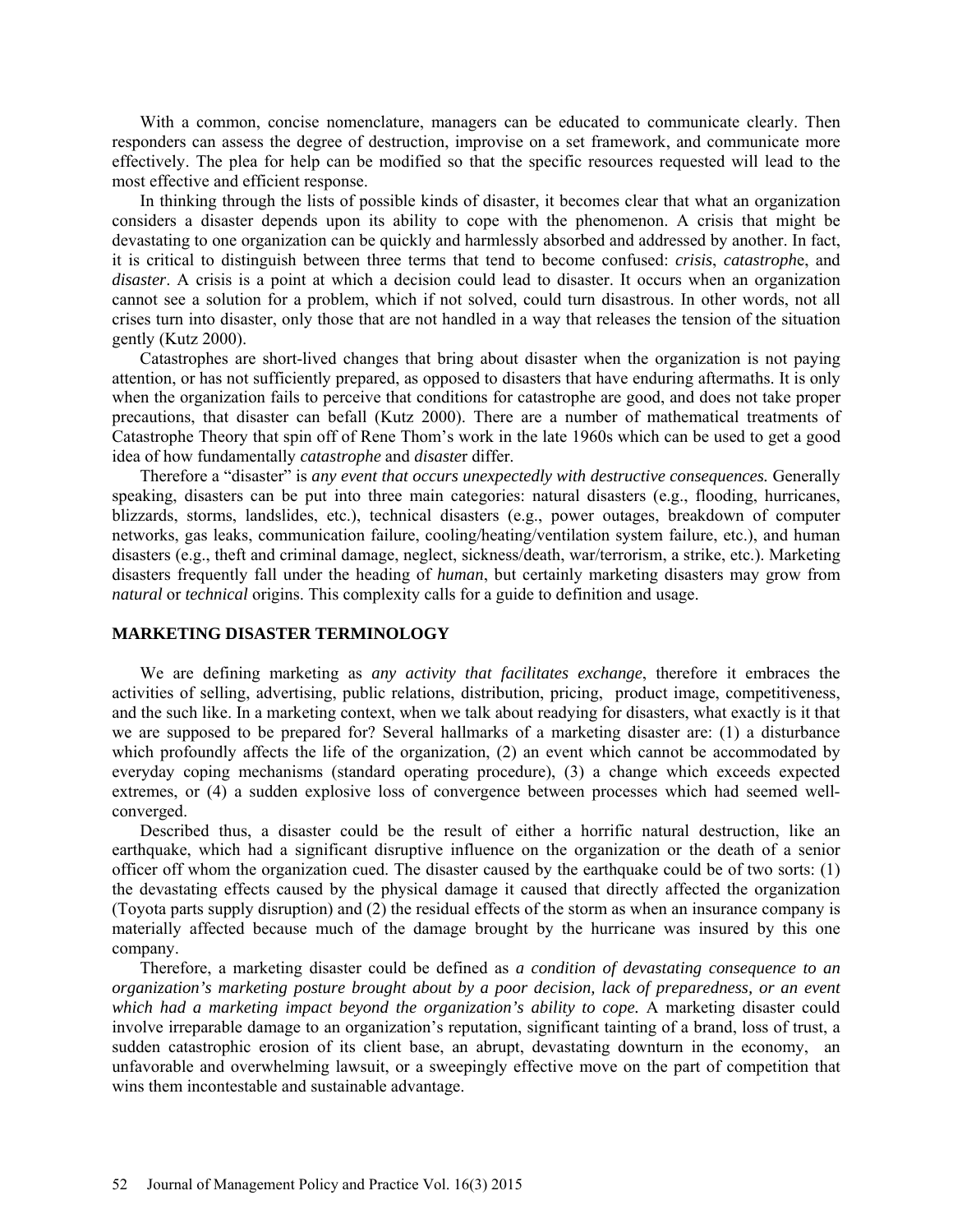### **DISASTER CLASSIFICATION**

Social scientists have not traditionally been interested in disasters as a topic, but the few who were, focused on the major dimensions of disaster rather than the major types of disaster. One of the first, Carr (1932), classified disasters with the scales of instantaneous/progressive onset, and diffuse/focalized impact. Powell, Rayner, and Finesinger (cited in Baker and Chapman 1962, p. 30) identified the progressive stages of warning, threat, impact, inventory, rescue, remedy, and recovery. Barton (1969) added scales of duration and of social preparedness.

Then Drabek (1986) presented an analysis of over 1000 disasters from which he derived the four phases: preparedness (planning and warning), response (evacuation and emergency), recovery (restoration and reconstruction), and mitigation (perceptions and adjustment). About the same time, Britton (1986) proposed a useful continuum of emergency service activity, according to the extent of disruption that ranged from accidents, through civil emergencies, to disasters. More recently Granot (1998) made it clear that disaster can be (a) of insidious as well as of sudden onset, (b) of longer as well as shorter duration, and (c) created as much by mankind as by the natural forces of the environment.

Interestingly, none of these researchers applied their dimensions to warfare. The omission is far from trivial for the marketer because the warfare of the twentieth and twenty-first centuries saw the development of technology and communications which would serve as two of the major instruments of marketing disaster in the current age. The United Nations Disaster Relief Organization (UNDRO) only began including 'deliberate acts of man' in the definition of disaster in 1993 (DHA News, p. 54).

Some of the major elements of a disaster that have found treatment in the literature follow.

#### **Impact**

The World Health Organization defines a disaster as a "sudden ecological phenomenon of sufficient magnitude to require external assistance." The American College of Emergency Physicians states that a disaster has occurred "… when the destructive effects of natural or man-made forces overwhelm the ability of a given area or community to meet the demand for… care" (Mothershead 2003). Other definitions exist, but the common denominator is a disruption of such magnitude that the organization, infrastructure, and resources of a community are unable to return to normal operations following the event without outside assistance.

Usually it is possible to identify a single major domain for the classification of most disasters, but some disasters will defy easy classification because they have a succession of components that create a cascading effect similar to a "cusp design" (Pyrcell 2004). For example, human error may have led to a fire which in turn shut down computer connections and communications. Was this disaster of human or natural causes? Was it of local scope or regional? And what happens if one disaster befalls an organization immediately on the heels of another?

#### **Scope**

There are many different kinds of circumstances which accompany disasters, but all have essentially the same effect on thinking -- there is extreme stress, a sense that life has changed and there's no going back, and the feeling that control has been lost. In terms of scope, disasters can range from effects on the individual to effects felt globally. Scope could operate at the *individual disaster* level -- a sudden imposition on the individual of drastically-changed priorities from outside. Or the disaster could be on the *regional disaster* -- draws on societal coping resources -- or *global disaster* -- on the scale of the entire planet, a global disaster is irreversible and causes fundamental changes in culture – levels. The ultimate disaster would occur at the *Composite disaster* -- the state of affairs when individual or regional disasters overlap, tending to create further complications -- which could also be regarded as pandemic.

#### **Victims**

The first classification of victims seems to have emerged from the Napoleonic wars when front-line medical staff introduced a triage system for assorting casualties according to whether they (1) could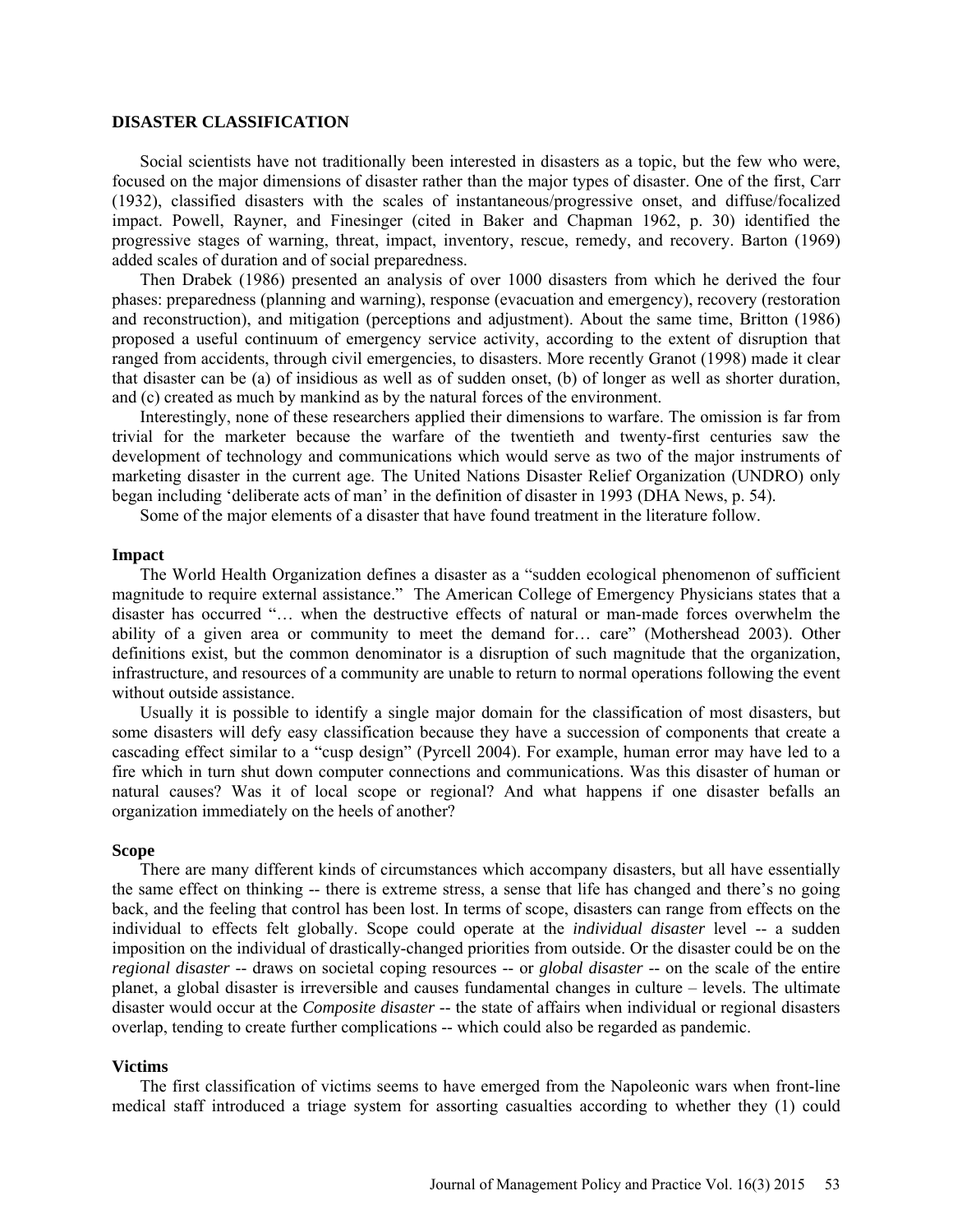recover without aid, (2) needed help to recover, or (3) were beyond recovery. More recently another system was produced by sociologist Barton (1969) when he classified victims by the magnitude of the external social chaos, disruption, and havoc which they experienced. Other classification systems like those of Milne (1979) and Collins, Baum, and Singer (1983), differentiated victims by the particular methods they used for coping with their circumstances. Beinin (1985) sorted victims by the extent of injury they sustained, including loss of property. Still others (Kilijan and Drabek 1979) have addressed the physical and emotional vulnerability of victims, and Bromet, Parkinson, Dunn, and Gondek (1980) and Lystad (1985) treated the effects on special vulnerable communities.

These studies point out several demands on a disaster classification system. First, they suggest that, along with a consideration of the nature of disaster victims, there also needs to be a consideration of types of intervention and support which each of these categories are likely to require. Second, it seems prudent to make an attempt to appraise the positive as well as the negative outcomes of disaster that may offset, or compensate for, some of the damage done. It also seems wise to think in terms of secondary, tertiary, quaternary, etc. victims as well as those who are directly affected by the disaster, recognizing that the disaster has spill-over effects on the larger community.

### **Contributing Factors**

Another useful way to think about disasters is to look at "contributing agents;" those factors which define the effects of catastrophes as they cascade into a *disaster*. Kutz (2000) proposes a system of classification based upon this view, which includes:

- **Base-state disaster** catastrophic events which occur, but don't have to be dealt with (e.g., a power outage which occurs over the weekend and doesn't affect the way business is conducted)
- **"Outback" disaster** only has an effect on peripheral members of society or elements of the organization
- **Mainstream disaster** affects the majority
- **Tech-enhanced disaster** the type of disaster that happens solely because some technology exists which creates a special environment (e.g., information loss because a computer virus inhabited the system)
- **Institutional disaster** the kind of disaster that is caused in some way by institutions and which would otherwise not occur (e.g., poor disaster-preparedness)

Therefore, the key to some disasters is the initiating or contributing agent that brings it about. In this case, the key to appreciating and responding to the disaster rests in an understanding of the agency that stimulated it.

### **Surprises**

Another factor to take into consideration when classifying disasters is that not all disasters are foreseeable and avoidable in the same way. A special class of disaster is one which comes swiftly and without reasonable expectation, thus making it virtually impossible to plan for. "Surprises" are unprecedented events that cut across all types of hazards. Surprises are events which confound our expectations" (Holling 1986). As a result we have to make a distinction between routine crises and true surprises.

Surprises are classified by Mitchell (1996) into (1) unique events (one of a kind), (2) precursor events (first of a kind), and (3) superlative events (worst of a kind). Because each of these occurrences catches the organization off guard, not always because it had no ability to cope, but because it had no way of knowing coping mechanisms might be called for. Because surprises are unprecedented events, it is difficult to design specific anticipatory measures of the sort that prove successful with routine crises. When surprises exceed the marketing organization's coping capabilities or the absorptive capacities of environmental systems, they give rise to marketing disasters of a unique kind.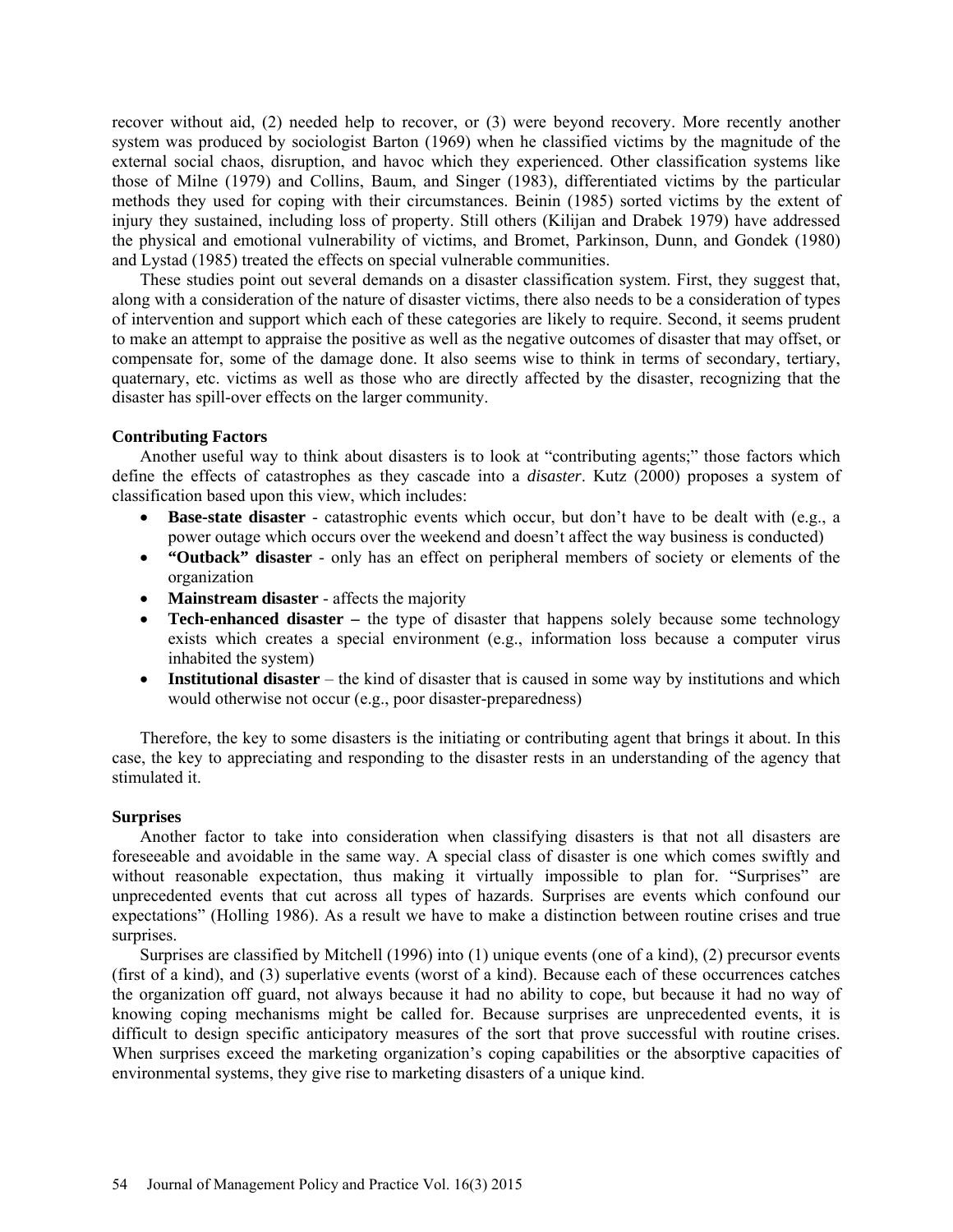#### **COMPARISON OF EXISTING SEVERITY MEASURES**

To construct a severity-rating device for marketing disasters, it can be instructive to look at those which have addressed this issue in other arenas. Comparing rating systems commonly used for indexing the magnitude and/or intensity of a variety of phenomenon can yields valuable insights. The nature of these ratings vary from estimating potential damage, to evaluating the extent of impact, to proposing the nature of response, and they can focus on the physical damage, or the level of disruption, or the resources needed to repair. Some of these systems for classifying natural disasters are captured in Table 1. A representative couple from each of three categories should suffice for illustration.

# **DISASTER INVOLVING NATURE**

#### **Earthquake**

An earthquake occurs when the energy from forces, stored within rocks, are suddenly released. The severity of an earthquake can be expressed in terms of both *intensity* and *magnitude*. Intensity is a measure of the observed effects on people, structures, and natural features. Magnitude is related to the amount of seismic energy released at the hypocenter of the earthquake and is based on the amplitude of the earthquake waves as measured by instruments which have a common calibration. Therefore, intensity is a rather subjective measure, while magnitude is more objective [\(http://pubs.usgs.gov/gip/earthq4/](http://pubs.usgs.gov/gip/earthq4/%20severitygip.html)  [severitygip.html\)](http://pubs.usgs.gov/gip/earthq4/%20severitygip.html).

The magnitude of an earthquake is determined from the logarithm of the amplitude of waves recorded by seismographs. On the Richter scale, magnitude is expressed in whole numbers and decimal fractions, with each whole number representing a tenfold increase in amplitude. However, the Richter scale cannot be used to express damage, since damage from a shock is more a function of population density and degree and type of construction in the area of the shock.

On the other hand, when one measures the effect of an earthquake, they appeal to the concept of intensity. Intensity scales have been developed over the last several hundred years to evaluate the effects of earthquakes. The one currently used in the United States is the Modified Mercalli (MM) Intensity Scale. The scale is composed of 12 increasing levels of intensity that range from imperceptible shaking to catastrophic destruction designated by Roman numerals. The scale does not have a mathematical basis; instead it is an arbitrary ranking based on observed effects.

| <b>Source</b> | Phenomenon                               | Category     | <b>Description</b>                                                                                                                                                                                                               |  |
|---------------|------------------------------------------|--------------|----------------------------------------------------------------------------------------------------------------------------------------------------------------------------------------------------------------------------------|--|
|               | Earthquake                               | $I - XII$    | Ranging from Barely perceptible (not felt by most/felt by only a<br>few) to Extreme damage (few structures remain standing/damage<br>total)                                                                                      |  |
|               | Effects: Mercalli Intensity Scale        |              |                                                                                                                                                                                                                                  |  |
| <b>Nature</b> | Storm Effects: Saffir-Simpson Scale      | $1$ to 5     | Ranging from Minimal damage (primarily to shrubbery, trees, and<br>unanchored mobile homes) to Catastrophic (severe and extensive<br>damage to residences and industrial buildings, small buildings<br>overturned or blown away) |  |
| Health        | TNM System to Cancer Staging             | $1$ to $4$   | Ranging from disease confined to a metastatic disease                                                                                                                                                                            |  |
|               | Trauma Scoring: Abbreviated Injury Scale | $1$ to $6$   | Ranging from Minor to Unsurvivable                                                                                                                                                                                               |  |
| Society       | Information Technology Disaster Index    | $1$ to $3$   | System Failure (workplace severely disrupted, systems breakdown)<br>to Routine (no impact on work flow, work-around possible)                                                                                                    |  |
|               | <b>Terrorism Threat Conditions</b>       | Green to Red | Low (small risk of terrorist attacks; exercise preplanned protective<br>measures) to Severe (extreme risk of terrorist attacks; redirect<br>resources to critical emergency needs)                                               |  |

**TABLE 1 EXAMPLES OF REPRESENTATIVE DISASTER RATING SYSTEMS**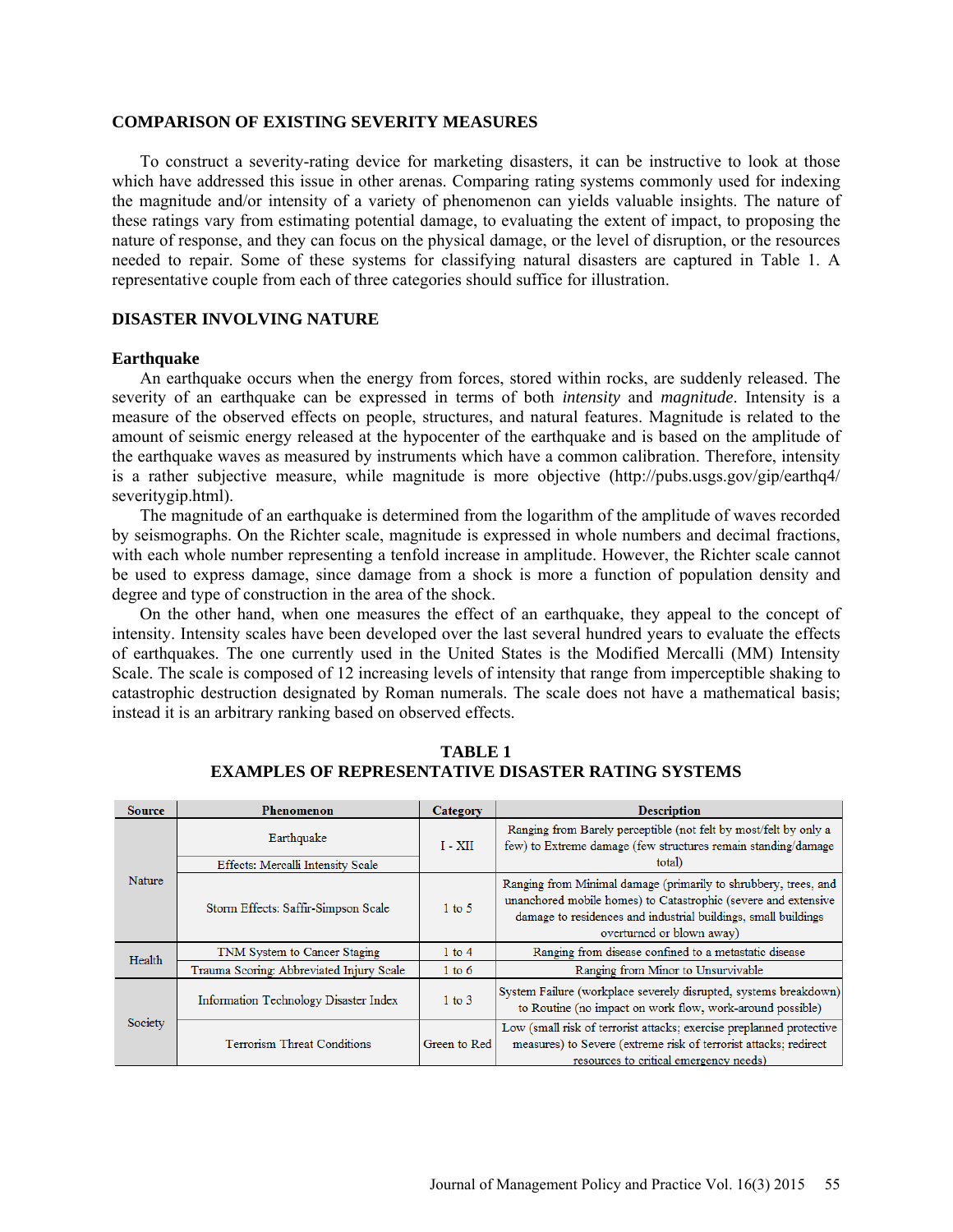The Modified Mercalli Intensity value assigned to a specific site after an earthquake is a the most meaningful measure of severity to those that have to respond to the consequences because it refers to the effects actually experienced at that place. After the occurrence of a widely felt earthquake, the Geological Survey questions to postmasters in the disturbed area requesting information so that intensity values can be assigned. The results of this postal canvass are used to assign an intensity value and to compile isoseismal maps that show the various levels of intensity experiences, and hence, damage. (See top of Table 1)

#### **Storm**

A number of storm categories exist, but two of the most common are the Saffir-Simpson Scale and the Fujita Intensity Scale. The Saffir-Simpson Scale is a 1 to 5 rating of hurricanes based on the hurricane's intensity. This rating is used to provide an estimate of the potential property damage and flooding expected along the coast from a hurricane landfall. Wind speed is the determining factor in the scale. The prognosis factors include extent of structural damage, degree of flooding, and need for evacuation.

The Fujita (or "F" scale) Tornado Intensity Scale also rates storms, primarily based on wind speed, and has six classifications that range from "light" to "incredible." The primary difference between these two scales is that the Fujita scale breaks the final category of the Saffir-Simpson scale into two levels, allowing sufficient description of the rarest and most unimaginably destructive storm.

A key point of these rating systems is that the size of the storm is not necessarily an indication of its intensity. Large storms can be weak, and small storms can be violent. Another important consideration is the stage in the life cycle of the storm. The scales are based on judgments of potential damage or on estimate of sustained damage after the fact, not on the size or appearance of the storm itself. A spectacular tornado funnel might be capable of F4 damage, but if it did not pass through a congested area and did only foliage damage, it would receive a rating no higher than F2 [\(http://www.tornadoproject.com/](http://www.tornadoproject.com/%20cellar/fscale.htm)  [cellar/fscale.htm\)](http://www.tornadoproject.com/%20cellar/fscale.htm).

Any number of other natural disasters could be discussed, many of which have unique rating systems to classify the nature and severity of the event. Some of the more common of these disasters are droughts, fires, landslides, avalanches, floods, eruptions, dust storms, meteorite impact, lightening, and erosion. What these all have in common is the potential for devastation, the need to anticipate and prepare for the consequences, and the need to respond once disaster strikes.

### **DISASTER INVOLVING HEALTH**

A variety of examples could be displayed to demonstrate how the health sciences utilize staging systems to classify various diseases (see middle of Table 1). The following representative cases are selected for illustration purposes.

### **Cancer**

For cancers, like mesothelioma (usually lung cancer), "staging" is the process of describing how localized or widespread the cancer is. It describes how far the cancer has spread. The treatment and prognosis depend, to a large extent, on the cancer's stage. CT scan, MRIs, bone marrow biopsies, and blood tests are used to stage the cancer.

One of the most common systems for staging cancer is the TNM staging system, also known as the American Joint Committee on Cancer (AJCC) system. In this schema, "T" stands for **t**umor (its size and how far it has spread within the affected organ), "N" stands for spread to lymph **n**odes, and "M" stands for **m**etastasis (spread to distant organs). In TNM staging, information about the tumor, lymph nodes, and metastasis is combined and a stage is assigned to specific TNM groupings [\(http://www.cancer.org/](http://www.cancer.org/%20cancer/cancerglossary/index)  [cancer/cancerglossary/index\)](http://www.cancer.org/%20cancer/cancerglossary/index). Other systems used to stage cancer are the Butchart System and the Brigham System [\(http://www.mesothelioma-cancer-treatment.com/pages/stages.html\)](http://www.mesothelioma-cancer-treatment.com/pages/stages.html).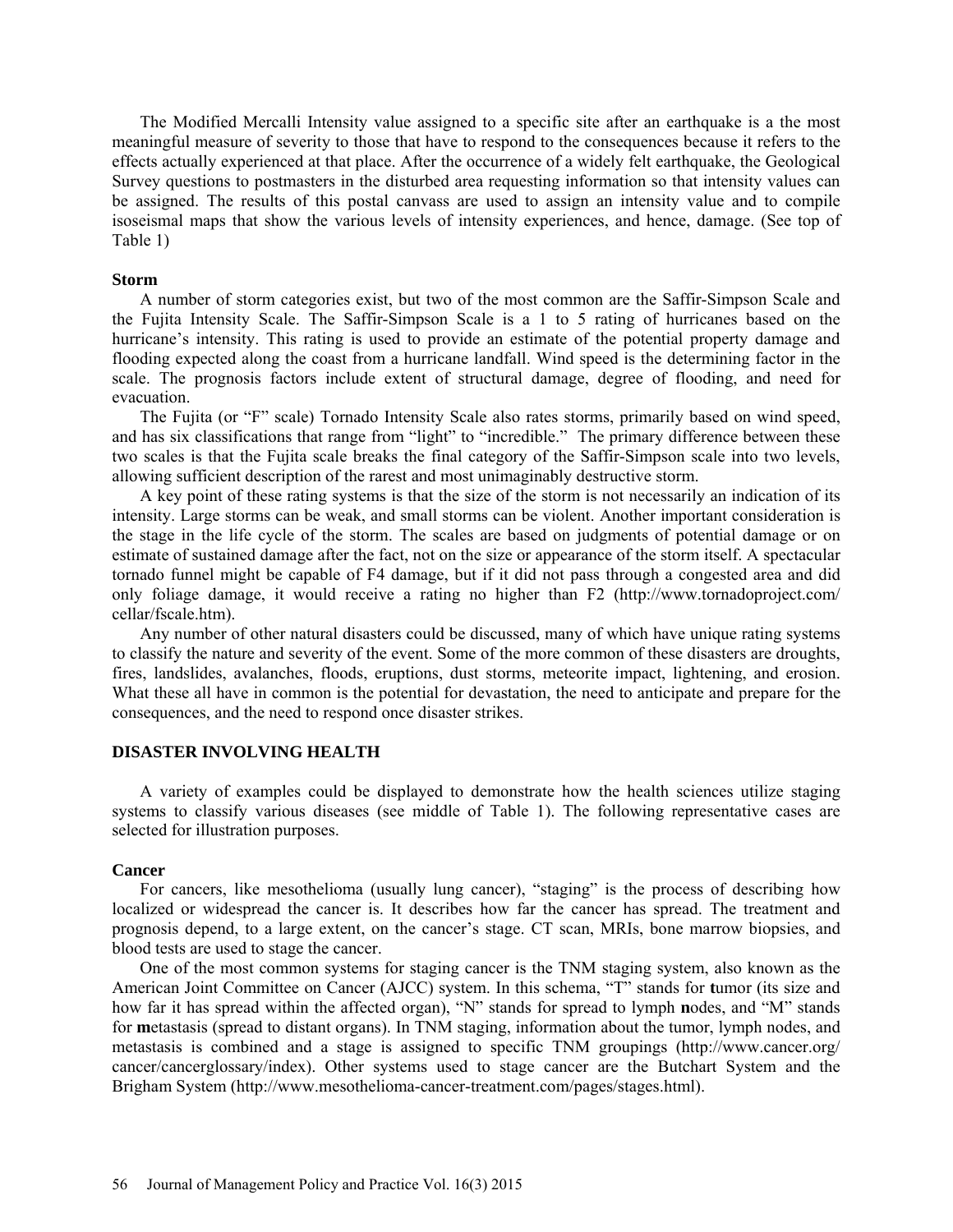#### **Trauma**

An injury severity score is used to assess patients involved in traffic accidents and makes use of the Abbreviated Injury Scale (AIS). The score's value correlates with the risk of mortality. Injuries are assigned to five body regions (i.e., general, head and neck, chest, abdominal, and extremities and pelvis). Each type of injury is assigned a score from 1 to 6 with the highest score representing the most severe injury for each region selected. The three highest values are then used to calculate the injury severity score according to the following formula: Injury severity score = (highest region score)<sup>2</sup> + (second highest region score)<sup>2</sup> + (third highest region score)<sup>2</sup> with a maximum score of 108 (Champion and Sacco 1989).

These are just two of the health-related severity rating indexes. Others indices that are in common use include: Alzheimer's Severity Index, Joehn and Yahr's Staging of Parkinson's Disease, Addiction Severity Index Self-Rating, Pneumonia Severity Index, EEG Severity Index of Traumatic Brain Injury Neuro-Severity Index, Influenza Epidemic Severity Index, and a Comprehensive Severity Index for Adult and Pediatric Patients.

### **DISASTER INVOLVING SOCIETY**

While some disasters come about due to "acts of God," and others stem from disease or human weakness, still others are brought about as a result of the interaction of humans in society or their actions in communal activities. Representative examples of these disaster sources include: unemployment, white water rafting, skiing, hazards to information technology, and terrorism. The potential for disaster must be evaluated for each of these in order to ensure preparedness or to apply proportionate response. Examples of rating systems employed in these areas can be seen at the bottom of Table 1.

### **Information Technology**

Even though disaster plans put people first, loss of information technology (IT) function can plunge any company into operations disarray, triggering revenue losses and negative publicity. The seeds of major technology failures may occur within the systems themselves. Therefore management must be aware of the need to maintain detailed back-up plans for systems and data [\(http://hotel-online.com/](http://hotel-online.com/Trends/Anderson/1999_DisasterRecovery.html)  [Trends/Anderson/1999\\_DisasterRecovery.html\)](http://hotel-online.com/Trends/Anderson/1999_DisasterRecovery.html).

Plans for maintaining the integrity of the IT system within a company, including disaster prevention, impact analysis, planning, disaster recovery plan audits, recovery testing, and resumption of normal business activities, is known as "business continuity." One provider of these services has borrowed the term "precovery" from the science of Astronomy to describe the efforts which go into preventing and preplanning for recovery before disaster strikes [\(http://www.technews.co.za/ourmags\\_hss.html\)](http://www.technews.co.za/ourmags_hss.html).

### **Terrorism**

After the 9/11 disaster, the U.S. created the Department of Homeland Security to provide a means to disseminate information regarding the risk of terrorist acts to the American people. The system provides warnings in the form of a set of graduated "Threat Conditions" with corresponding "Protective Measures" to reduce vulnerability or increase response capability during a period of heightened alert.

The system is intended to "…create a common vocabulary, context, and structure for an ongoing national discussion…" about the nature of threats that confront the homeland and the appropriate measures that should be taken in response. The system seeks to inform and facilitate decisions appropriate to the nature of the problem [\(http://georgewbush-whitehouse.archives.gov/news/releases/](http://georgewbush-whitehouse.archives.gov/news/releases/%202002/03/20020312-5.html)  [2002/03/20020312-5.html\)](http://georgewbush-whitehouse.archives.gov/news/releases/%202002/03/20020312-5.html).

There are any numbers of other disasters that stem from social interaction or activity, but those mentioned provide a representation of the genre. An expanded list would include disasters brought about by industrial accidents, unemployment, space debris fallout, radioactivity, toxic waste disposal, aircraft accidents, overpopulation, criminal activities, and, clearly, warfare.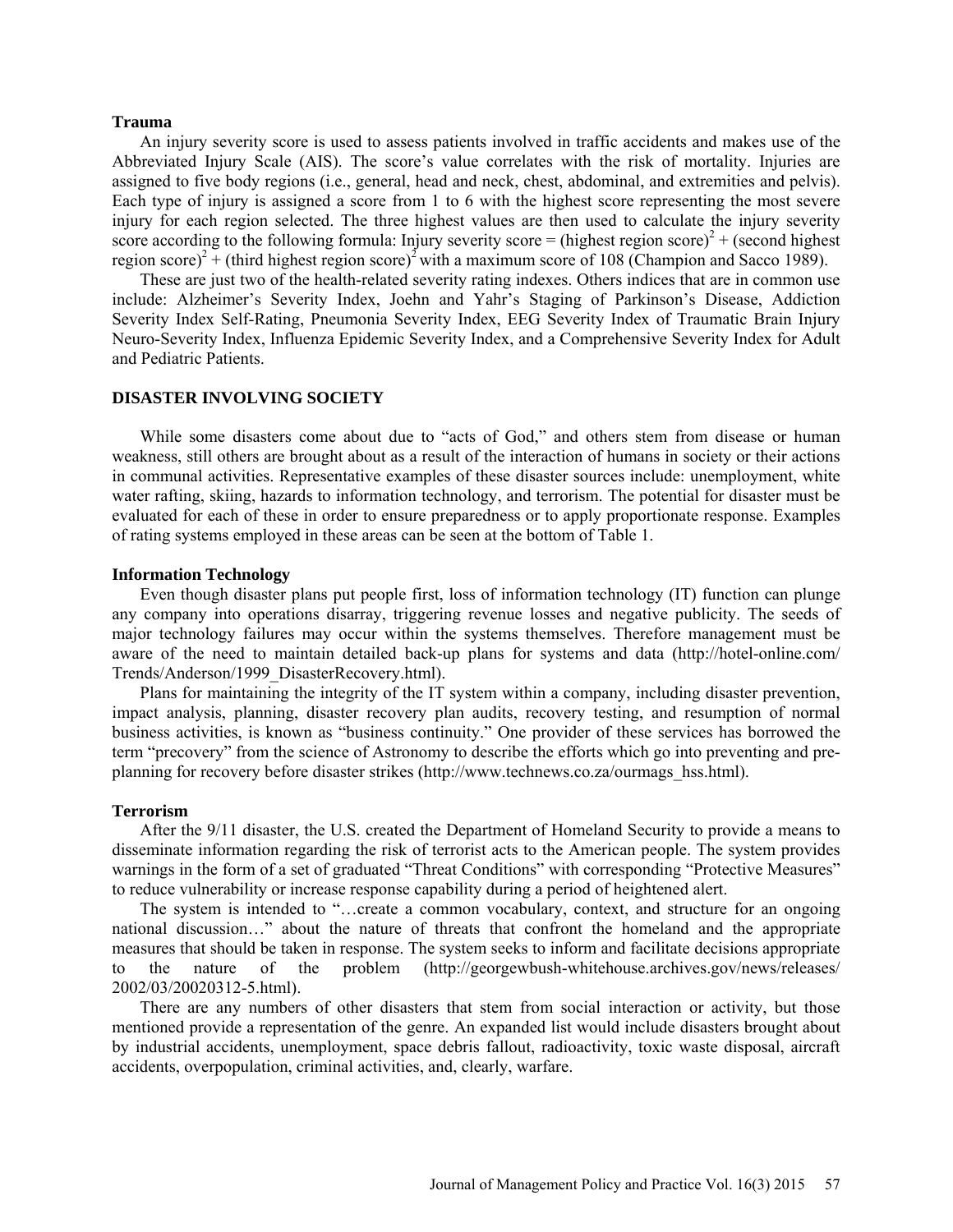#### **Discussion**

Every now and then there are organizations that disappear because they failed to recover from a marketing disaster. In most cases, this was the result of poor planning or the belief that such events would never materialize. But disaster can strike at any time. Since organizations are not just self-contained, but rely upon assets, employees, records, stock, facilities, and suppliers, the disaster does not have to be their own for it to have devastating collateral effect.

What we see in the various severity indexes that were reviewed, are algorithms which point to stepby-step problem-solving procedures to address these disasters. An algorithm can be defined as *a systematic response based on existing conditions.* The problem which often confronts business, in the absence of a measure of disaster severity, is a vacuum that confuses attempts to successfully and proportionally address the problem because no gauge of the problem is available to point the way. Hence, a critical component in the creation of a workable algorithm is missing.

What can we learn from this review of common indexing approaches that can inform the creation of a measure of disaster severity in marketing?

- Limit the number of categories to  $3 6$ .
- Opt for tangible factors that allow for differentiation.
- Place anchors at either extreme.
- Measure "effect," not just intensity and/or magnitude.
- Realize that categories can be multiplicative.
- Make sure the resulting severity categories can relate to recovery approaches.

One thing that is immediately clear when perusing the indexes of severity outlined in Table 1 is that they all confine the resulting classifications to at least three and no more than six. Very few situations lend themselves to a simple either/or response, but it is patently unhelpful to stretch the range beyond five or six. To employ a system that results in too many severity categories is to complicate the instrument beyond helpfulness. When faced with a disaster, and the need for prompt and targeted response, the marketer needs a tool that allows for ready assessment and decisive action. Too many categories render the tool cumbersome and ineffective.

Another dimension of the indexes had in common was that they all employed measures that the trained eye in the discipline could easily see and distinguish between. These factors were typically tangible and quantifiable. In the throes of a disaster, the evaluator needs straightforward, unambiguous factors that can be quickly assessed and related to others. These will vary by industry or strategic approach. One way to facilitate the process is that, once the appropriate factors are identified, anchors should be found to mark the extremes at either end of the continuum.

An additional characteristic of some of the identified scales was that they captured the net effect of several components simultaneously. They did this by being composed of a variety of components that were merged to represent several facets of a situation in one measure. These scales tended to be factor-byfactor multiplicative and collectively summative.

A final piece of wisdom one gleans from this review is that intensity may be more relevant than magnitude and impact may be more important than the scope of the event. These two concepts are related in that they each recognize that where and how forcefully an event occurs, i.e., the context of the event, is a better measure of the havoc it will wreak than would be a mere objective measure of its size. The outcome must also be meaningful in terms of how it can connect to, and inform recovery efforts.

Of course, any instrument will have to be tailored and calibrated to the industry and relevant situational variables confronting a particular organization to be of the greatest assistance. Therefore, what is presented below is a generalized model to serve as a starting point for adaptation. An organization should be able, with a modicum of insight and effort, to modify this model to fit the particular conditions it faces, and use the index as guidance to lead to recover efforts.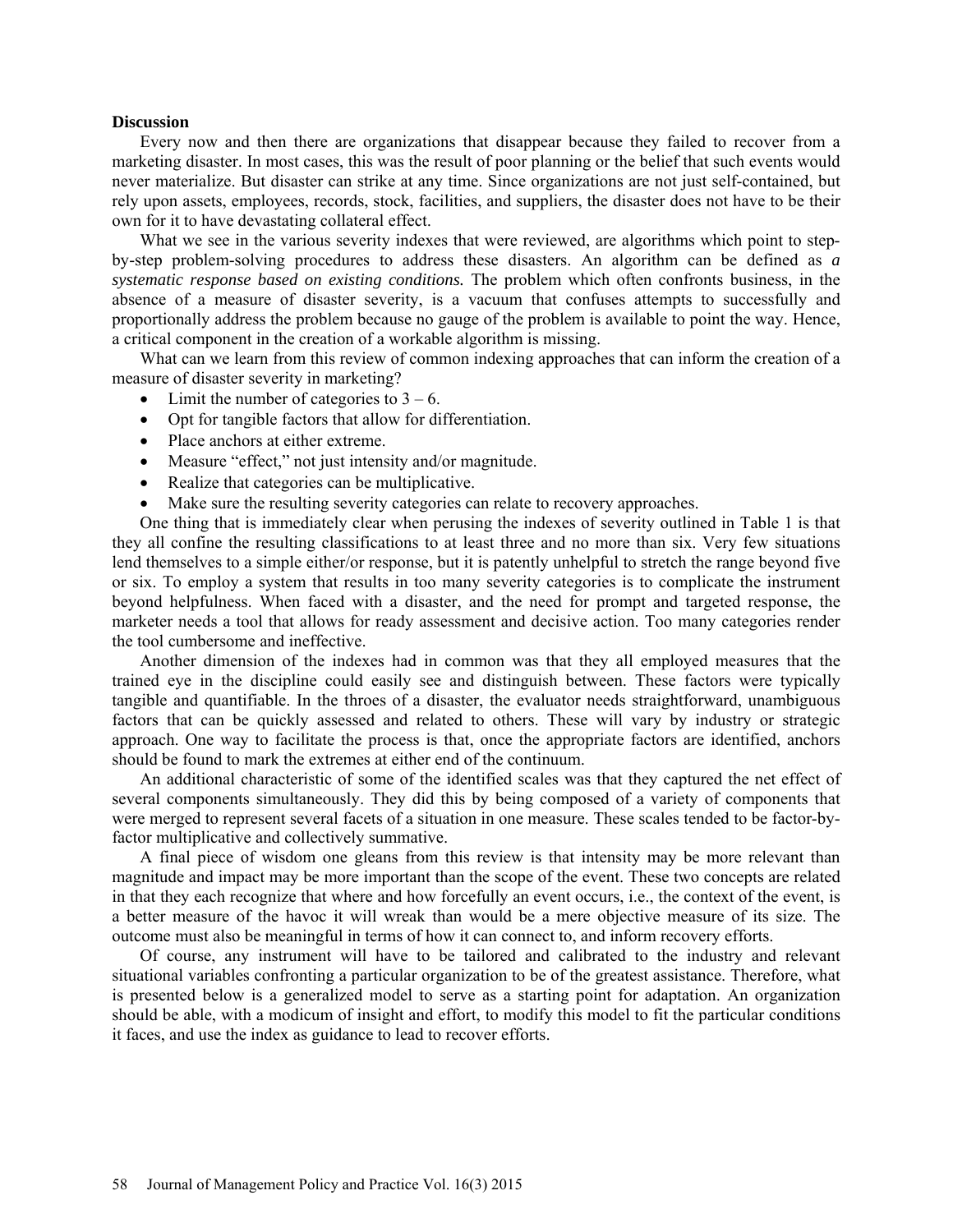# **Recommended Application and Model**

Extrapolating from the rating systems devised to address various large-scale disaster scenarios, we propose a three-dimensional model for evaluating the severity of a marketing disaster, which includes:

- the *scale* of the problem,
- the *nature (impact)* of the damage, and
- the degree of *culpability* of the organization.

Following is an elaboration of the elements composing this SNC (scale-nature-culpability) model.

**Scale** is important because it signifies the *reach* or *scope* of the problem and the region over which the recover activities must be directed. In this case, scale employs a measure using a local, regional, or pervasive rating to designate how far-reaching the problem. The scope of a problem, whether localized or expanding into every facet of the operation, is a significant determinate of the kind and level of response required to address the damage. When a disaster is localized, its effects may be contained, minimized, and addressed with little impact on the entire enterprise and may even go unnoticed externally. At the other extreme, a pervasive disaster denotes that it has invaded a large portion of the market, society, or organization and requires significant recovery efforts.

Table 2 sets out the criteria for classification of scale. The scale of the crisis is given a weight based on a cross reference of knowledge and effect.

*Knowledge* is defined as the spread of information regarding the crisis to ever expanding areas, some controlled, and others uncontrolled.

- None no knowledge at all.
- Internal or local can be seen as those areas within the span of control of the company. These are crisis scenarios that are contained within the culture and scope of the organization or town.
- Market or Regional are those areas, where some control is kept over the flow of information and the spread is contained within the market. Crises in this category are contained to the market for this particular product or service.
- Non-Market or Pervasive represents the spread of information beyond the market into regions uncontrolled by the corporation. Crises in this category have spread outside of the market and influence perceptions in society as a whole.

*Effect* can be defined as the containment area for the physical problem.

- None no effect at all.
- Internal / Local indicates that the physical outcome is contained within the corporation.
- Market / Regional indicates that the physical outcome of the crises is contained within the known market area of the company.
- Non-Market / Pervasive indicates that the physical outcome of the crisis has moved outside of the market area into society as a whole.

The scale is determined by selecting the category which best determines the combination of knowledge and effect. A crisis that is known only by those within the company and its effect has been contained to those within the company receives a Low – Low rating of 1 x 1 or 1. Crises where the knowledge is contained within the market and where the effect is contained within the region are assigned a multiplier of Medium – Medium or 2 X 2 or 4 for scale. Crises that are known outside of the market and in society as a whole and affect Non-Market regions physically are assigned a multiplier of high – high of 3 x 3 or 9 for scale.

The higher the score for scale the more unmanageable the crisis has become, the lower the score for scale the more manageable the crises.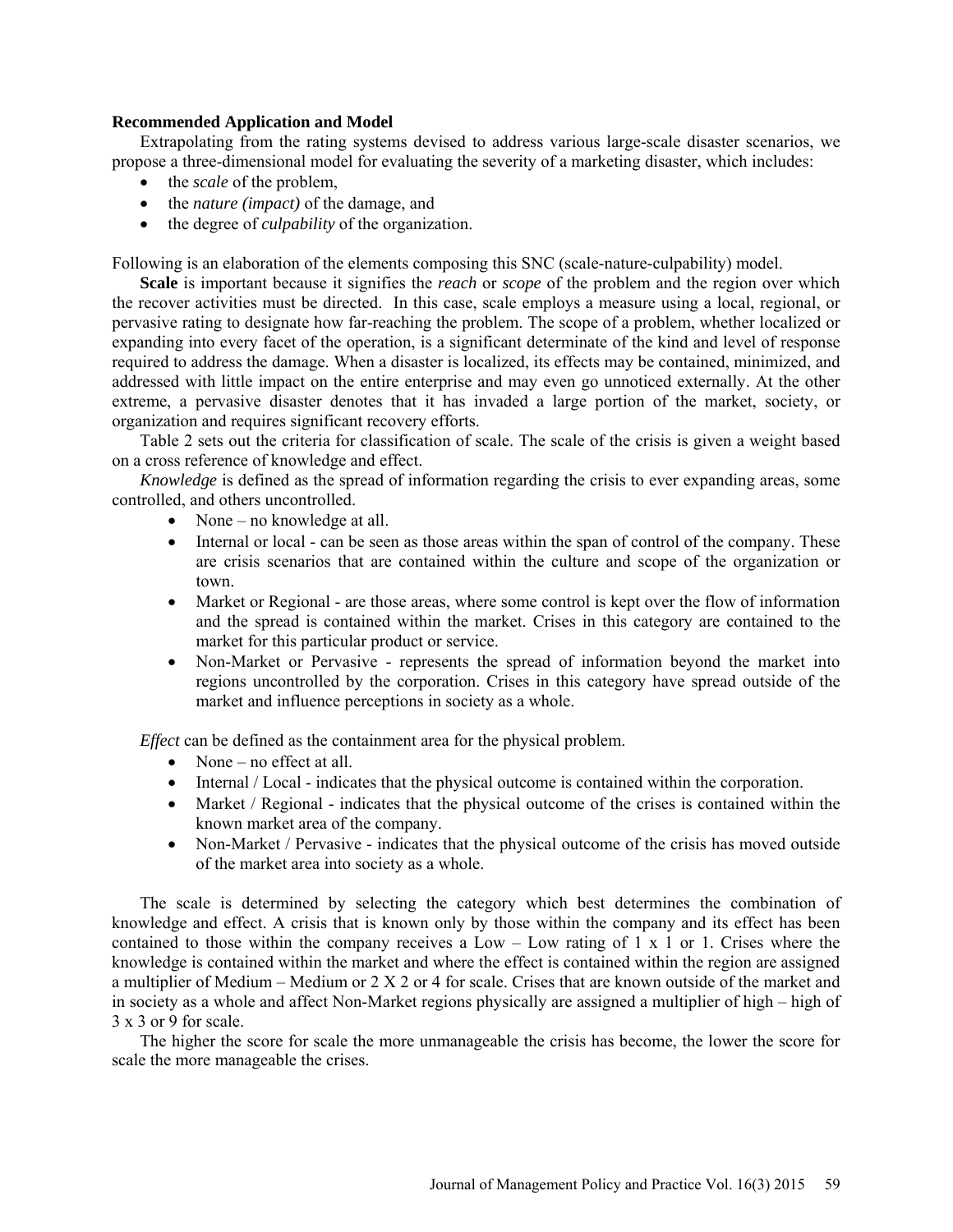# **TABLE 2 DIMENSIONS OF SCALE**

| <b>SCALE</b>  |                            | <b>Knowledae</b> |                      |                     |                            |
|---------------|----------------------------|------------------|----------------------|---------------------|----------------------------|
|               |                            | $None - 0$       | Internal / Local - 1 | Market / Region - 2 | Non-Market / Pervasive - 3 |
| <b>Effect</b> | $None - 0$                 |                  |                      |                     |                            |
|               | Internal/Local - 1         |                  |                      |                     |                            |
|               | <b>Market/Regional - 2</b> |                  |                      |                     |                            |
|               | Non-Market/Pervasive - 3   |                  |                      |                     |                            |

**Nature** is the term we use to designate both the kind of disaster and the number and type of victims of the disaster which combine to result in the degree of impact. Nature can be categorized as duration (short-term, medium-term, or long-term) and impact (low, moderate, and high).

*Duration* refers to the span or interval of time over which the disaster might run its course. The definition and interpretation of duration is heavily dependent on the industry or activity being reviewed.

- None no duration involved.
- Short-Term business can carry on almost as usual or the problem can be corrected and ameliorated within a day or two with internal resources.
- Medium-Term– problem can be addressed within a week or so with little use of outside help.
- Long-Term response may take a month or more, even with significant external assistance and, in extreme cases, may result in complete business failure.

*Impact* refers to directly to the number of victims that are affected by the disaster.

- None No impact involved.
- Low impact affects a relatively small number of customers or clients.
- Moderate impact affects a significant share of customers or clients.
- High impact affects all customers or clients and may affect additional persons outside the usual control of the company.

Table 3 sets out the classification scale for Nature. This figure compares both the duration and impact that the crises might have on a corporation.

# **TABLE 3 DIMENSIONS OF NATURE**

| <b>NATURE</b> |                            | <b>Duration</b> |                |                 |               |
|---------------|----------------------------|-----------------|----------------|-----------------|---------------|
|               |                            | $None - 0$      | Short Term - 1 | Medium Term - 2 | Long Term - 3 |
| <b>Impact</b> | $None - 0$                 |                 |                |                 |               |
|               | Low Impact - 1             |                 |                |                 |               |
|               | <b>Moderate Impact - 2</b> |                 |                |                 |               |
|               | High Impact - 3            |                 |                |                 |               |

"Low impact / short term disasters" are assigned a scale of  $1 \times 1$  or 1 and can have a temporary debilitating effect on the organization, but its cause is typically localized and directly affects a relatively small number of customers/clients in an annoying, but non-critical manner. An example of a low impact / short term disaster would be a temporary disruption of airport computer service, brought about by atmospheric conditions, which delayed flights and inconvenienced travelers. If no backup system for manually checking-in passengers and routing baggage can be brought on-line, airport operations can be disrupted and, while the immediate impact may be of short duration, the lingering memory among customers of the problem can affect long-term behavior – qualifying it as a disaster.

"Moderate impact / Medium term disasters" are assigned a scale of 2 x 2 or 4 and are distinctly noticeable among a significant share of both customers and employees and lead to enduring and more debilitating consequences. A scandal concerning pervasive sexual harassment within an organization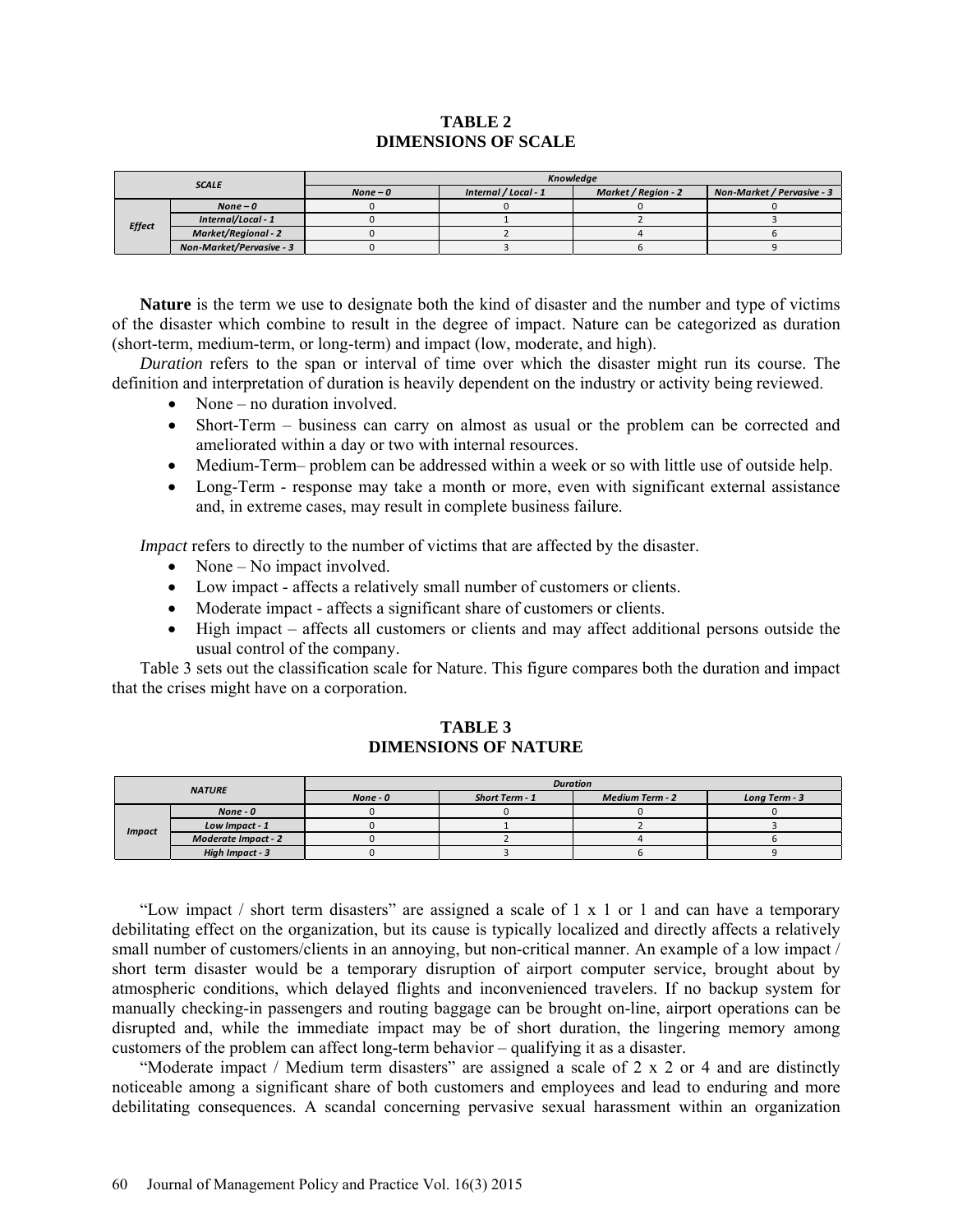would be such a disaster. Not only are the employees that are directly involved affected, but customers learn to distrust the organization and this distrust is reflected in their response to the organization's offering. It is difficult to repair the kind of damage done when trust has been broken and the collateral damage can be far-reaching.

"High impact / long term disasters" are assigned a 3 x 3 or 9 and can have life- or businessthreatening consequences. Knowledge of the problem is widespread, many people are affected, and damage is devastating. Sometimes a disaster is such that the organization is left literally fighting for its very survival by an event or decision that brings into question its integrity. Falsifying data, misleading consumers or stockholders, fraudulent accounting practices, taking deliberate shortcuts in production to the harm of customers, or deliberately producing products known to be harmful can all lead to a high impact disaster.

**Culpability** is the state of being responsible for the wrong or injury inflicted and deserving of blame and censure. It certainly raises the severity quotient when an organization directly contributes to the decision or event which brings about the disaster. In harmony with the three-part rating schema employed thus far, culpability can be rated as follows:

*Contribution* defines the corporation's involvement and ranges from no contribution to direct contribution to the disaster at hand.

- None where the corporation has no involvement.
- Incidental where the corporation has incidental involvement and is not one of the contributing factors.
- Indirect where the corporation may be one of the contributing factors, though not the immediate cause.
- Direct where the corporation caused the problem as a direct result of organizational choice.

*Intent* measures the level of intended actions by the company.

- Innocence where the corporation had no intent.
- Ignorance where the corporation should have known what was happening, but did not act through their ignorance.
- Negligence where the corporation knew but did not act to prevent the crises from occurring.
- Guilt where the corporation knew of the contribution to the crises and acted improperly.

Table 4 sets out the classification scale for culpability. This scale is based on a comparison of *contribution* and *intent*.

# **TABLE 4 DIMENSIONS OF CULPABILITY**

| <b>CULPABILITY</b> |                | <b>Contribution</b> |                |              |            |
|--------------------|----------------|---------------------|----------------|--------------|------------|
|                    |                | $None - 0$          | Incidental - 1 | Indirect - 2 | Direct - 3 |
|                    | Innocence - 0  |                     |                |              |            |
| <b>Intent</b>      | Ignorance - 1  |                     |                |              |            |
|                    | Negligence - 2 |                     |                |              |            |
|                    | $Gu$ ilt - 3   |                     |                |              |            |

The instance of "Incidental Contribution / Ignorant Intent," is assigned as score of 1 x 1 or 1 and is where an organization may be implicated in a disaster, but it did not participate directly. When Johnson & Johnson had its Tylenol brand headache remedy capsules laced with strychnine by a malicious nonemployee villain, the company received some blame for not controlling the security and integrity of the packaging, but certainly no one held them directly responsible for the contamination itself. The sustainable damage can result from charges that the organization was too passive and should have taken more preventative measures.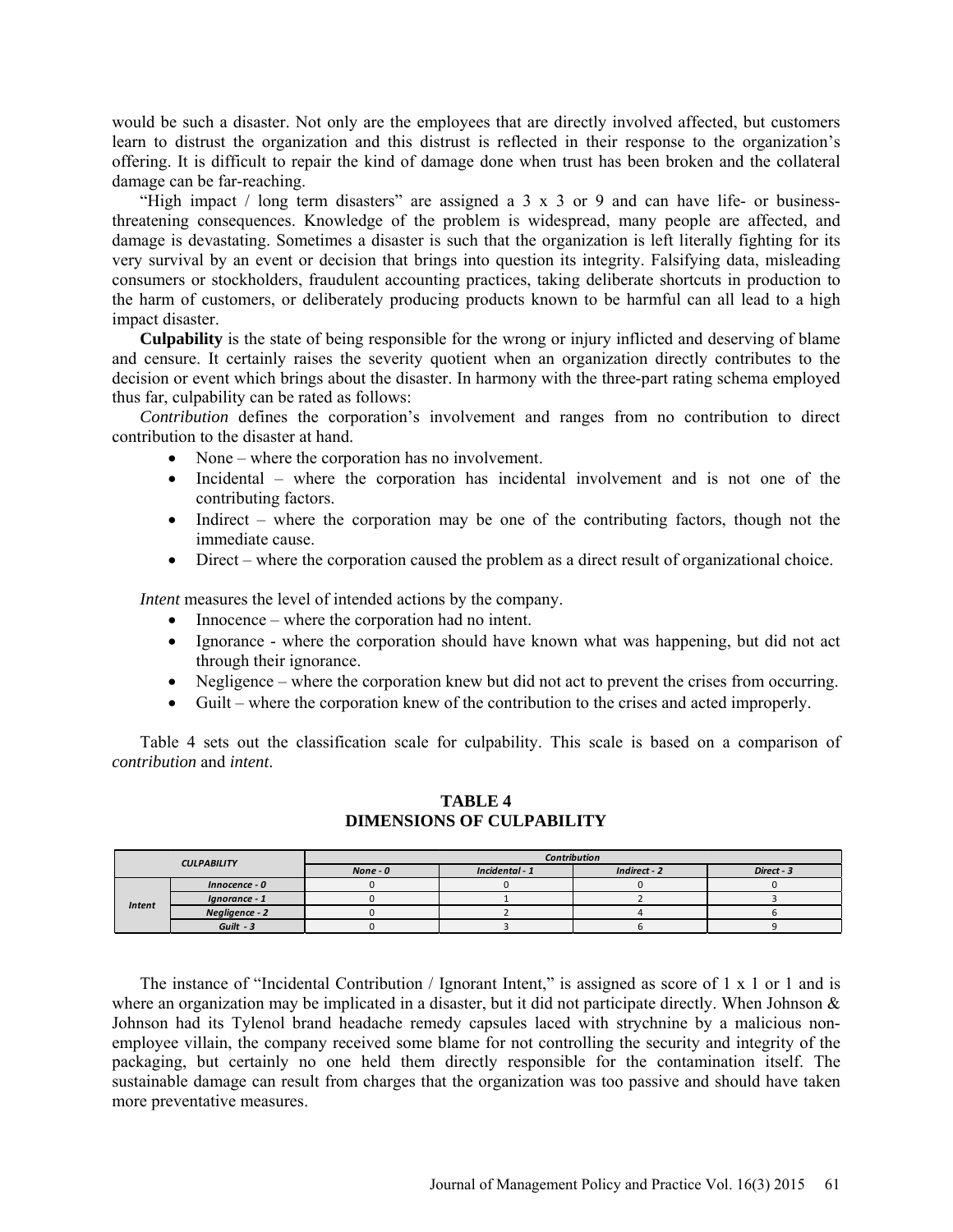A case of "Indirect Contribution / Negligent Intent," is assigned a scale of  $2 \times 2 = 4$  and is one in which the organization allowed the damage by virtue of its action or inaction, but had it not been for other coinciding events, the disaster would not have occurred. In other words, the organization was co-culpable. This was the positioning in which General Motors found itself when sued for "invited misuse" of its Pontiac Grand Am. The suit was occasioned by an accident due to excess speed which the litigants charged was induced by GM commercials.

A "Direct Contribution / Guilty Intent" is assigned a scale of  $3 \times 3 = 9$  and would be one resulting from the organization trying to "pull one over on" the market. Cases of deception, malfeasance, and clearly faulty product design or manufacturing would fit into this category.

The greater the culpability of the organization in a disaster, the greater the need for the organization to; involve key representatives, accept responsibility, and be overt in its response.

# **APPLICATION SUMMARIZATION**

The conditions of a marketing disaster can be visualized as a summation of the 3 X 3 X 3 matrix as follows as seen in Table 5. The value of this matrix approach is to provide guidance in the nature and extent of recovery response. By applying a three-dimensional designation to each of the 27 cells in the matrix (with the convention 1 to 3 representing the levels of severity in ascending order), one can categorize each combination of scale-nature-culpability by its cell coordinate. For example, an extremely mild disaster case could be represented by the cell designation 111 and the most severe set of condition would be designated 333.

The SNC Severity scale has a visual component that sizes the crises based on the sum of the three base scales. See Table 5 for visual sizing of the SNC Severity scale. The summation of the 3 x 3 x 3 grid reference for each component in the crises scales the crises for evaluation.

# **TABLE 5 SNC MARKETING DISASTER SEVERITY SCALE**

| <b>SNC Severity Index</b> |          |  |
|---------------------------|----------|--|
| Low                       |          |  |
| Moderate                  | $7 - 17$ |  |
| High                      | >17      |  |

For manageability, three relatively broad categories of response have been designated. It is important to remember that these responses are generic and must be tailored for the individual organization. It is also important to note that the response categories are deliberately broad for discussion's sake, but an individual organization may find it useful to narrow each of these divisions to reflect finer definitions of response.

An egregious set of confluent conditions, all of which are on the high end of their respective SNC severity, would call for forceful, robust action to demonstrate that the organization comprehends the magnitude of the disaster and understands the need for swift, decisive action to minimize harm and to do what is right. This would be where the top guns are brought in to address the problem directly, offering assurances that every action that the situation calls for will be taken.

At the other end of the continuum are a confluence of SNC conditions which suggest that, while there is definite reason for concern, the situation is manageable and the recovery responses indicated are best addressed by lower-level officials. To bring in top management and to respond with overwhelming force (shock and awe) would represent overkill and could serve to exacerbate the problem by suggesting that it is greater than it actually is. Of all times, this is one of the most important to remember that *perception is reality* for customers. Anything that feeds the perception of "major disaster" by over-representing the severity of the harm, could add the sensation of severity, much in the way wind can intensify the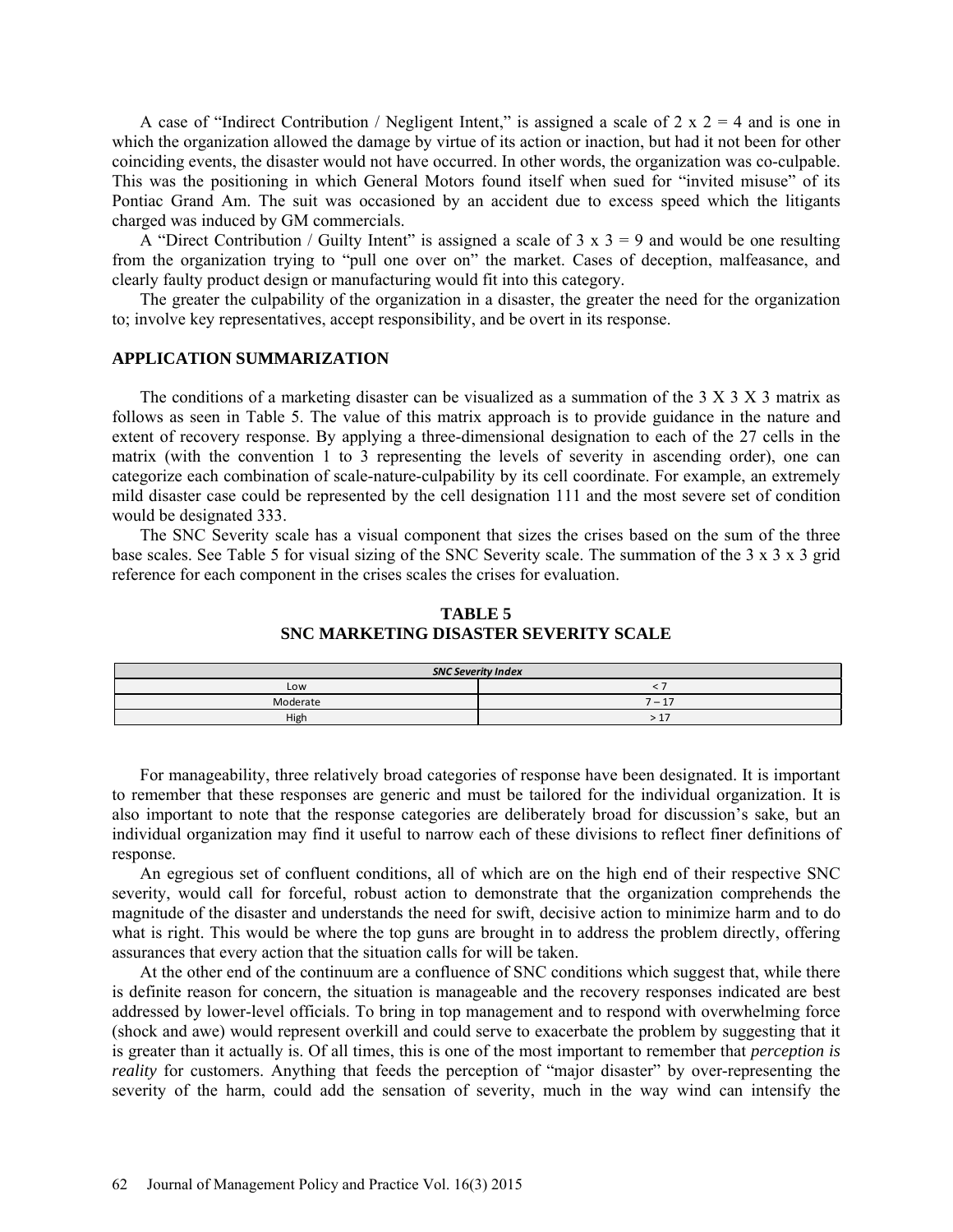perception of cold, hence "wind chill factor." Positions in-between these two extremes call for a moderate response.

In order for an organization to protect itself from the consequences of disaster, it must anticipate the attendant risks and provide prevention and planning measures. Then, when a disaster has occurred and while the emergency is still at its height, an organization must be able to identify and quantify its effects as accurately as possible as a minimum guide for designing rehabilitation and reconstruction programs and for identifying resources that will have to be channeled to the affected business or constituents.



**FIGURE 1 SCALE-NATURE-CULPABILITY (SNC) DISASTER SEVERITY INDEX MATRIX**

# **APPLICATION OF THE MODEL**

To illustrate how the model could aid a company in coming to a realistic assessment of its situation, and thereby select an appropriate response, consider the Ford marketing disaster when its vehicles experienced rollover due to defective product design combined with the tread separation of their Firestone tires leading to fatalities. The Ford Explorer situation qualifies as a disaster, having started out as a relatively minor crisis, but as the result of subsequent decisions, led to *devastating consequences to the organization's marketing posture*.

With respect to **Scale**, this disaster easily rated a 9 since the situation ranked "high" on both the measure of *effect* and *knowledge*. The reach of the Ford debacle extended into international markets as reports of tread separation, blowouts, and rollovers were eventually reported through Ford dealers in Saudi Arabia, Venezuela, Malaysia, Taiwan, Thailand, Columbia, Ecuador, and throughout North America. At least nine fatalities occurred in Texas alone. As a result of media coverage and litigation, the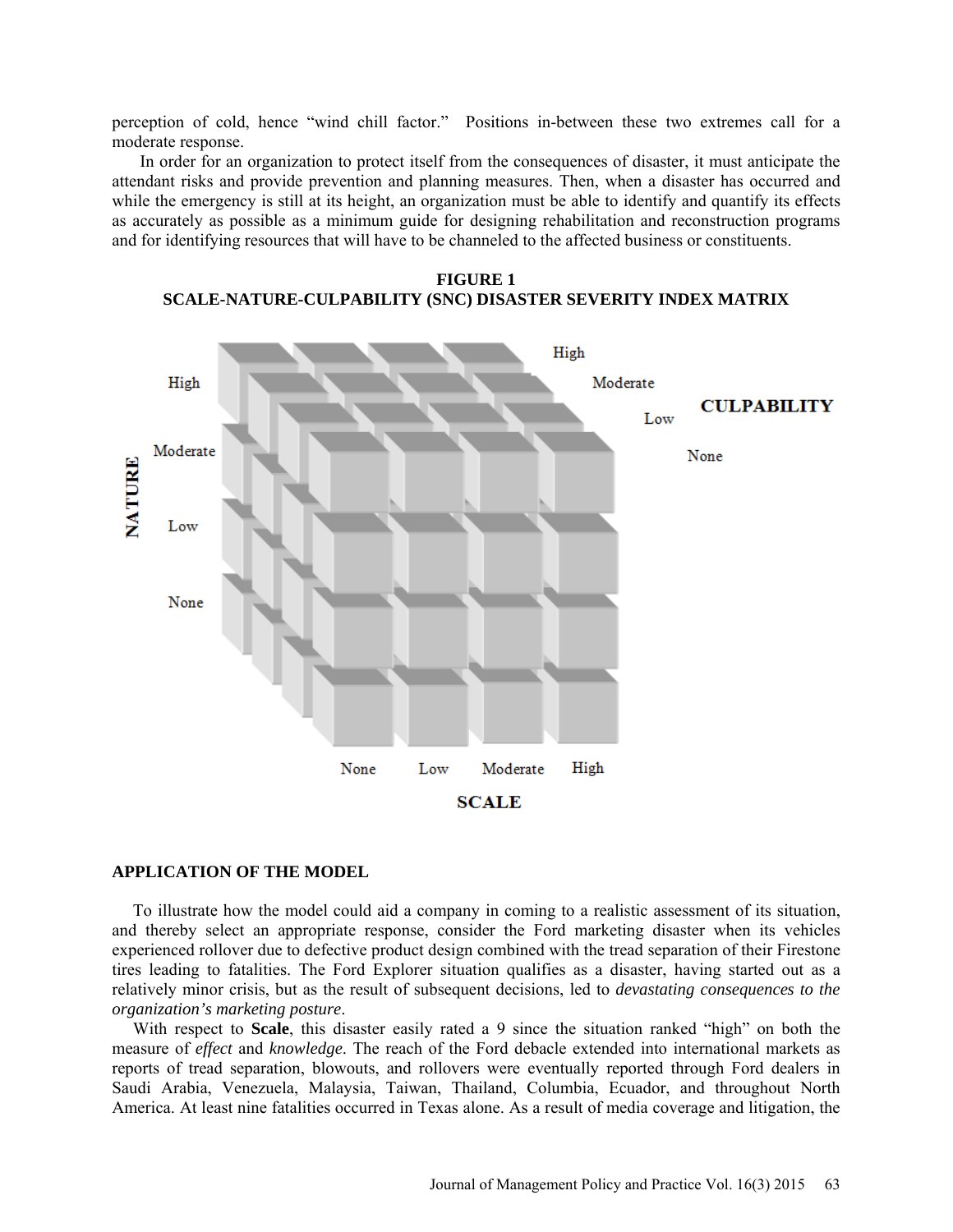extent of this problem was known throughout the world. Not only was this developing disaster known among the general public, but it received scrutiny from the National Highway Transportation Safety Administration (NHTSA) and the insurance industry. The score on this characteristic is the function of the " $3 X 3$ " or " $9$ " factor rating.

Concerning **Nature**, the timeline of Ford's awareness of this problem goes back to at least 1989 when Ford knew of tire failures reported by the Arvin/Calspan Tire Research Facility, which conducted tests at Ford's request. This fifteen year journey speaks to *duration*, which was long-running. The culmination of one stage of the saga was in June 2004 when a \$368.6 million settlement was handed down in San Diego against Ford. In terms of *impact*, the SUV was linked to at least 271 rollover deaths, with Ford settling dozens of lawsuits out of court. Again, this disaster rates a 9 (i.e., a score of 3 on duration and a score of 3 on impact) because of (1) the long-running episode of accidents, reports, legal action, denial of responsibility, and court battle and (2) the effect on the public as a result of the deaths involved and the loss of trust between consumers and the corporation.

Then, in terms of **Culpability**, we have to look at both *contribution* and *intent*. There is a sense in which culpability is a more potent ingredient in the disaster brew than any of the others by virtue of the fact that it addresses motivation and deliberation. Consumers understand that some things just happen, but when the organization has been complicit in the act, this intensifies the victim's reaction. *Contribution* refers to the degree of contribution made to the problem. In this case Ford was directly responsible for the design features that made the vehicle subject to instability of the SUV, however it was the integrity of the tires that often contributed the first link in the chain of events that led to a rollover. Ford had no direct responsibility for the design and manufacture of the faulty tires, but realizing that there was a problem, they passively allowed the tires to serve as original equipment on their Explorer models. The combination of these considerations leads to a score of 2.5 on *contribution* (i.e., Ford would score a 3 on their design contributions to the problem, but a 2 for their contributory negligence in continuing to use Firestone tires that they had reason to know had serious problems, hence an average of 2.5).

Ford clearly demonstrated itself *guilty* of passing this defect off on an unsuspecting public. Internal memos at Ford, as far back as 1989, indicated they knew of a problem with the tires in concert with the type of vehicle on which they were installed and yet took no decisive action to address it. This one characteristic of the disaster may be the greatest contributor to the public's anger with Ford and subsequent lawsuits and deserves a rating of 3. It seems clear that Ford willingly and intentionally passed this compromised product onto consumers. Therefore, on the culpability scale, this situation rates a 7.5 (i.e., 2.5 on *scope* X 3 on *intent*).

Employing the SNC disaster severity scale, Ford's situation rates a 25.5 (i.e., Scale =  $9 +$  Nature =  $9 +$ Culpability = 7.5). As such, this placed Ford in the " $> 17$ " or "High" severity range. Had they been sorting through their situation in this manner at the time, they would have had the opportunity to more fully appreciate the severity of their position and taken proportionate moves to respond.

What kind of response is called for by a rating of 25.5? Well, it certainly would not prompt an action in which the manufacturer attempted to shift the blame for the Explorer's problems to drivers or to component suppliers. It would have been to take the findings of test very seriously and to not only make critical changes in the configuration of the vehicle, but to issue a public acknowledgment of the problem from the highest levels within the corporation as a sign of its crucial nature and the regard they had for their customer's well-being.

#### **FURTHER CONSIDERATIONS**

The illustration above was an extreme example, to be sure, and, of necessity, very general. However, the illustration served to depict how an organization might, in concept, apply the notion of a severity index. The specific application would have to be tailored industry by industry. What constitutes a significant time frame (*duration*) in one industry might be completely inappropriate for another. And what comprised significant impact in the automotive industry might be quite different from that in marketing research or academics. So thoughtful molding of the tool must occur to create an acceptable fit.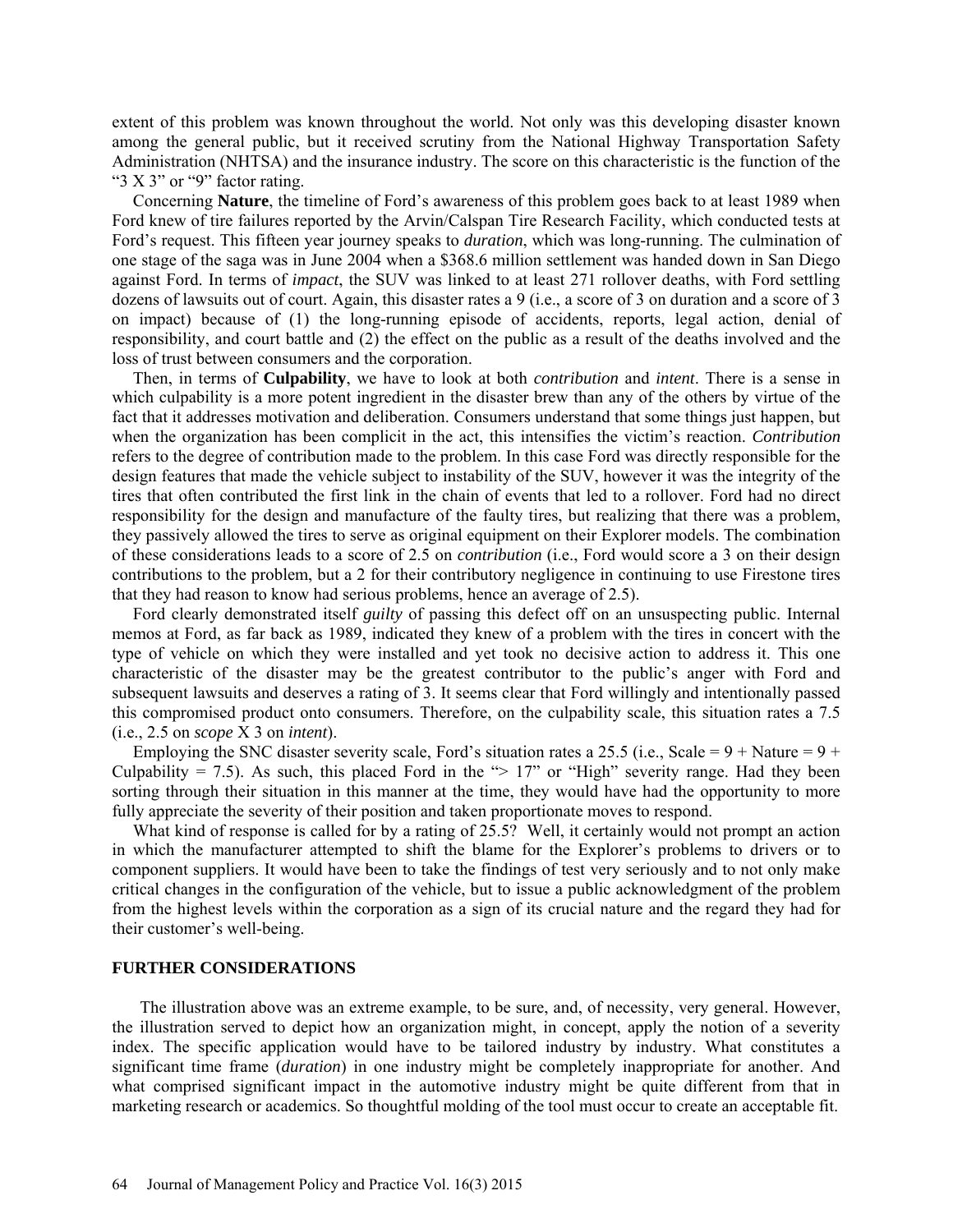The process of creating this fit between the composition of the severity index and the particular industry or organization should take into consideration several factors, including: relevant factors for each category of measure, relevant units of measure, and responsibility for generating the subjective ratings.

Determining the relevant factors and how to measure them could be the product of an iterative Delphi approach in which relevant members of management are independently polled for their thoughts about the best way to measure scale (i.e., effect and knowledge), nature (i.e., duration and impact), and culpability (i.e., contribution and intent). Once consensus is reached, the same process could be used to negotiate the relevant units of measure and rating scale. An individual or department should be assigned the responsibility for conducting this review when triggers indicate disaster potential.

Shepherd and Vardiman (Shepherd, 2015), have modeled the General Motors Cobalt disaster using this scale. Their practical application of the model (referred to in their paper as the SNC model) overlays the disaster timeline on the scale, assigns attributes relevant to GM, and then follows month-by-month for 14 years the decisions and costs as the GM disaster unfolds. Their application of the model and suggestions for implementation show the practical benefits gained and specific decision points where forward thinking on the part of GM (had they used the scale) may have minimized the disaster and contained costs. They suggest that the model becomes a part of the corporate strategic planning process and that the model becomes a scaffold for questioning outcomes for action or inaction. Their conclusions suggest:

- 1. The SNC model has disentangled companies from addressing disasters in hindsight.
- 2. The SNC model allows companies to minimize internal, external, and social costs to problems.
- 3. The SNC model is a useful tool by which a company can examine possible decisions in light of compounding factors that can cause disasters to spiral out of control.
- 4. The development of SNC model attributes by each corporation is informative. This knowledge creates both power and the ability to intervene in a deteriorating process.
- 5. The SNC model can be used both internally for mitigation and externally for assignation of punitive damages.
- 6. Strategically, the SNC model provides structure out of what sometimes appears to be the chaos of everyday business. A common and consistent vision in any corporation ensures improved outcomes.
- 7. The systemization of the SNC model through a cell phone and/or website application will ensure that all levels of the company have buy-in and access to the system.

### **LIMITATIONS AND DIRECTIONS FOR FURTHER RESEARCH**

The topic of disaster effects measurement is a fascinating and needed subject. However it is composed of many complex dimensions that must be explored piece by piece. The current effort has been intentionally limited to the development of a disaster severity assessment template. This fact leaves several limitations. First, this mechanism for evaluating the impact of disaster does not, in its present form, provide all the linkage desirable to preparedness or recovery measures. In that sense, this presentation is not comprehensive. However, it does attempt a broad and realistic review of the general considerations of the need to measure and assess damage in the wake, or face, of disaster.

Second, this effort is of necessity incomplete insofar as any particular industry or organization may be concerned. To be of direct applicability, it will have to be modified in the context of the peculiar needs and circumstances of that firm, organization, industry, or government (as in the GM application by Shepherd and Vardiman.) Since the evaluation device is not tailored specifically to one arena of marketing, it does not claim to be a precise fit for any particular application in terms of the relevance of factors employed, the appropriateness of the multiplicative components of each of those summative factors, the definitions of levels of impact, and the adequacy of individual measures.

These limitations call for further research. First, research could be conducted in specific arenas, such as consumer durables and non-durables, as well as in the service field. Another way to divide the work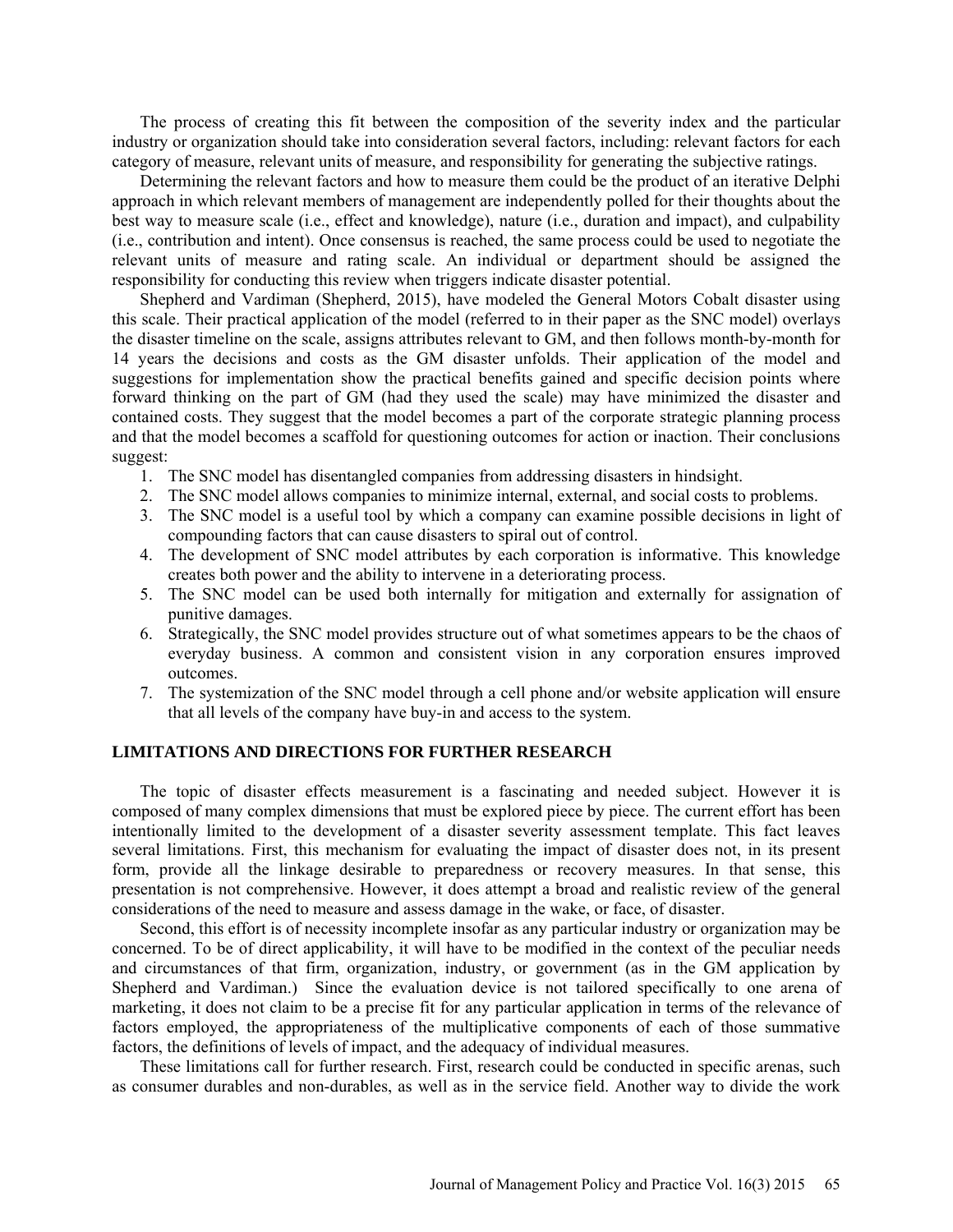would be to conduct the research across industry classes, such as: pharmaceuticals, manufactured goods, agriculture, education, healthcare, banking, etc.

Next, work is needed forward in the chain of disaster management to develop corresponding response and recovery levels and mechanisms associated with each category of disaster in terms of its impact. Then, in the interest of preparedness, attention should be given backward to inform preparation efforts (i.e., precovery). Since the best recovery plan is to prevent the need for recovery, this area should be of intense interest to organizations of all types.

Third, there is a need to apply and field test this model in a practical rather than theoretical level. Only when the mechanisms of disaster impact assessment are fitted and fine-tuned to specific applications will they have realized their purpose. It is only through this process that the assumptions of the model can be confirmed or invalidated.

# **CONCLUSION**

Marketing disasters of some scale are becoming an almost everyday occurrence. Many of these pass almost unnoticed by the general populace, while others mushroom into international headline news. More and more, marketing organizations are recognizing the wisdom of preparedness, response, and recovery plans and exercises. With all the attention directed toward avoiding or rebounding from a marketing disaster, a missing component of the process is an assessment of the degree of havoc wreaked. To overlook this step invites inadequate response or over-response.

A critical ingredient of both the precovery and remedial process is to have a mechanism for evaluating the condition, either in anticipation or once the immediate distress is past. The authors have supplied a framework for such a mechanism in a generalized severity index schema. Provision of this tool adjusts the understanding of disaster management to now take the form of:

- 1. Mitigation
- 2. Preparedness
- **3. Severity Assessment**
- 4. Response
- 5. Recovery

The composite severity index proposed herein captures multiple dimensions of a disaster and permits as much objectivity or subjectivity as is suitable for the organizational environment. Dimensions and gradients may be adjusted to allow a snug fit for the marketing organization. Reason suggests that a systematic attempt to type and classify the impact of a marketing disaster will enhance appreciation of the task facing the organization and facilitate a proportional response through recovery efforts.

## **REFERENCES**

Baker, A.W. and Chapman, D.W. (1962) *Man and Society in Disaster*. New York: Basic Books.

- Barton, A. (1969) *Communities in Disaster: A Sociological Analysis of Collective Stress*. Garden City, NY: Doubleday.
- Beinin, L (1985) *Medical Consequences of Natural Disasters*. Berlin: Springer Verlag.
- "Disaster Recovery," bizhelp 24, http://www.bizhelp24.com/small\_business/disaster\_ recovery.shtml

Britton, N.R. (1986) Developing an Understanding of Disaster. *Australian and New Zealand Journal of Sociology*, 22, 2, 265-271.

Bromet, E., Parkinson, D., Schulber, H.S., Dunn, L., and Gondek, P.C. (1980) *Three Mile Island: Mental Health Findings*, Washington DC: National Institute of Mental Health.

- Carr, L.J. (1932) Disaster and the Sequence-Pattern Concept of Social Change. *American Journal of Sociology*, 38, 2, 207-218.
- Champion, H. R., and W. J. Sacco (1989), "A Revision of the Trauma Score," *Journal of Trauma*. Vol. 29: pp. 623-629.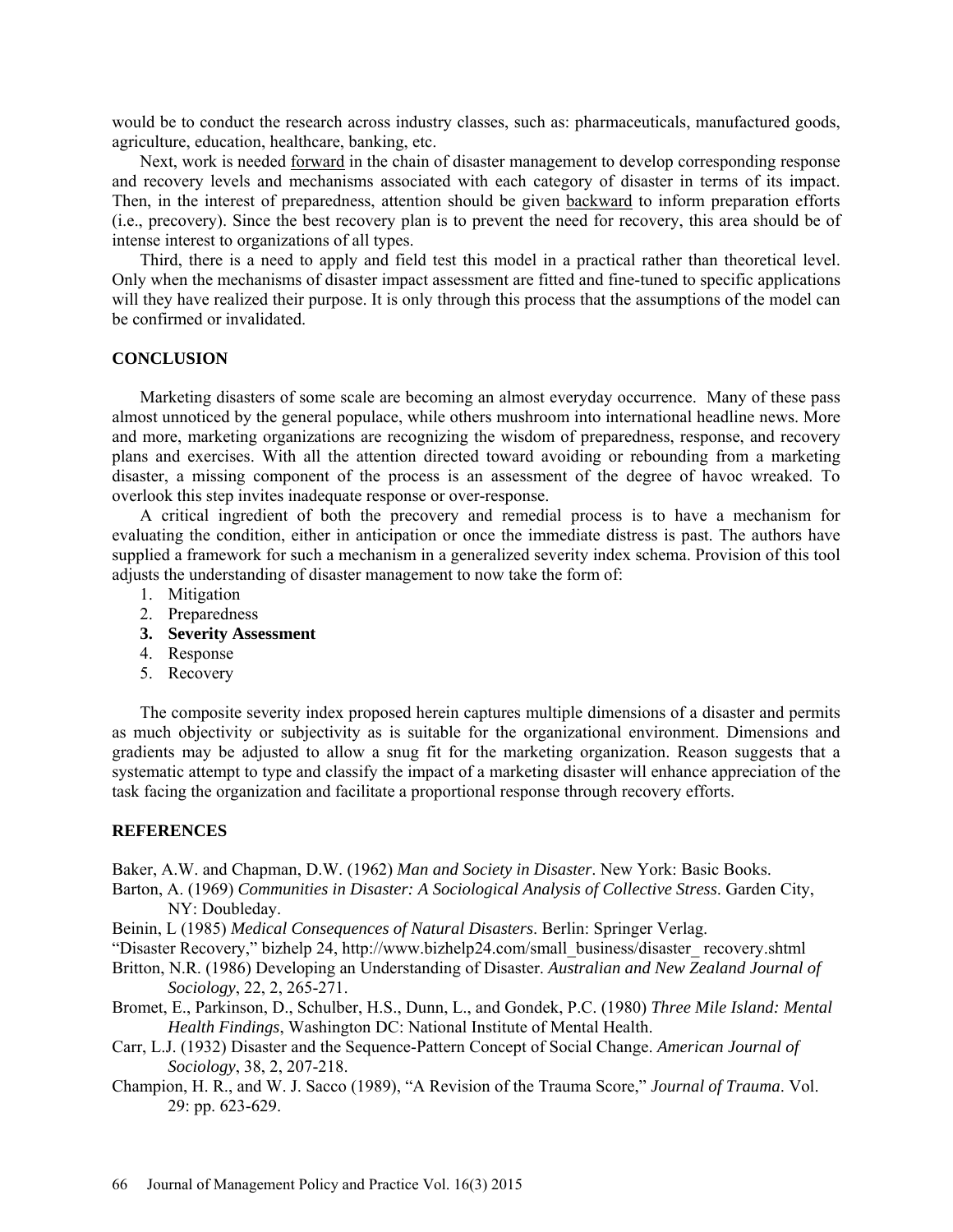Collins D.L., Baum, A., and Singer J.L. (1983) "Coping With Chronic Stress at Three Mile Island: Psychological and Biochemical Evidence." *Health Psychology*, 2, 149-166.

Conner, Deni, (2003) "Disaster-Recover Plans Still Need Work," *NetworkWorldFusion*, September 1. "Dealing with Disaster," (1999), *Computer Business Review Online*, January 4.

- De Boer, J. (1990) "Definition and Classification of Disaster: Introduction of a Disaster Severity Scale," *Journal of Emergency Medicine*, No. 8, pp. 591-595.
- D'Souza, Sean (2003), ("How to Turn an Email Marketing Disaster into Profit," Psychotactics, http://www.psychotactics.com/artemaildisaster.htm
- Dinerman, N. (1990) "Disaster Preparedness: Observations and Perspectives," *Journal of Emergency Nursing*, No. 16, pp. 252-254.
- Drabek, T. (1986) An Inventory of Sociological Findings. New York: Springer Verlag.
- Fureman, Parikh, Bragg, and McLellan, 2002, "Addiction Severity Index University of Washington Modification for Pregnant and Postpartum Women.").
- Granot, H. (1998) "The Dark Side of Growth and Industrial Disasters Since the Second World War," *Disaster Prevention and Management*, 7, 3. 195-204.
- Hoehling, A.A. (1973) *Disaster: Major American Catastrophes*. New York: Hawkins.
- Holling, C. S. (1986) "The Resilience of Terrestrial Ecosystems: Local Surprise and Global Change," In W. C. Clark and R. E. Munn, eds *Sustainable Development of the Biosphere*, Cambridge: Cambridge University Press, pp. 292-316.
- Lilijan, T. and Drabek, T. (1979) Assessing Long-Term Impacts of a Natural Disaster: Focus on the Elderly. *Gerontologist*, Dec. 6, 555-566.
- Kessler, Michelle (2001), "Attacks Spur Small Firms to Devise Recovery Plans," *USA TODAY*, Oct 2.

Kingston, J. and Lamert D. (1980) *Catastrophe and Crisis*. London: Hamlyn.

- Koenig, K. L. (1994) "Describing Disasters: A New Nomenclature," Plant Technology and Safety Management Series, No. 3 (Oakbrook Terrace, IL: Joint Commission on Accreditation of Healthcare Organizations).
- Koenig, Kristi L, Dinerman, Norm and Kuehl, Alexander E. (1996) "Disaster Nomenclature A Functional Impact Approach: The PICE system," *Academy of Emergency Medicine*, 3(7).
- Kotler, Philip (1973) "The Major Tasks of Marketing Management," *Journal of Marketing*, vol. 37, pp. 42-49.
- Kutz, Benet (2000) "Preparing for Disaster: Model BUILD V.02," An Anatomy of an Economy *Minddance Chronicles Project*, September.
- Lystad, M. (1983) *Innovation in Mental Health Services to Disaster Victims*. Rockville, MD: National Institute of Mental Health.
- Milne, G. (1979) Cyclone Tracy: Psychological and Social consequences. In J. Reid (Ed.) *Planning for People in Natural Disaster* (pp. 116-123) Queensland: University Press.
- Mitchell, James k. (1996) *Long Road to Recovery: Community Response to Industrial Disaster*, United Nations University Press.
- Mothershead, Jerry L. (2003) "Introduction to Disaster Planning: The Scope and Nature of the Problem," *eMedicine Journal*, March 17, Volume 4, Number 3.
- *New Shorter Oxford Dictionary on Historical Principles* (1993). 2 Vols. Oxford:Clarendon Press.
- Perkes, D. (1976) *Eye Witness to Disaster* New York: Hammond.
- Purcell, Jessica S. (2004) *Cusp Shapes of Hyperbolic Link Complements and Dehn Filling,* A Doctoral Dissertation, Stamford University, May.
- Schultz, C. H., Koenig, K. L. and Noji, E. (1996) "A Medical Disaster Response to Reduce Immediate Mortality After an Earthquake," *New England Journal of Medicine*, Vol. 334, pp. 438-444.
- Sharp, Eddie L. and Timmerman, John E. (1999) "Cleaning Up a Mess: A Biblical Strategy for Rehabilitating a Damaged Image, *Proceedings of the Christian Business Faculty Conference*, Dallas, Texas.